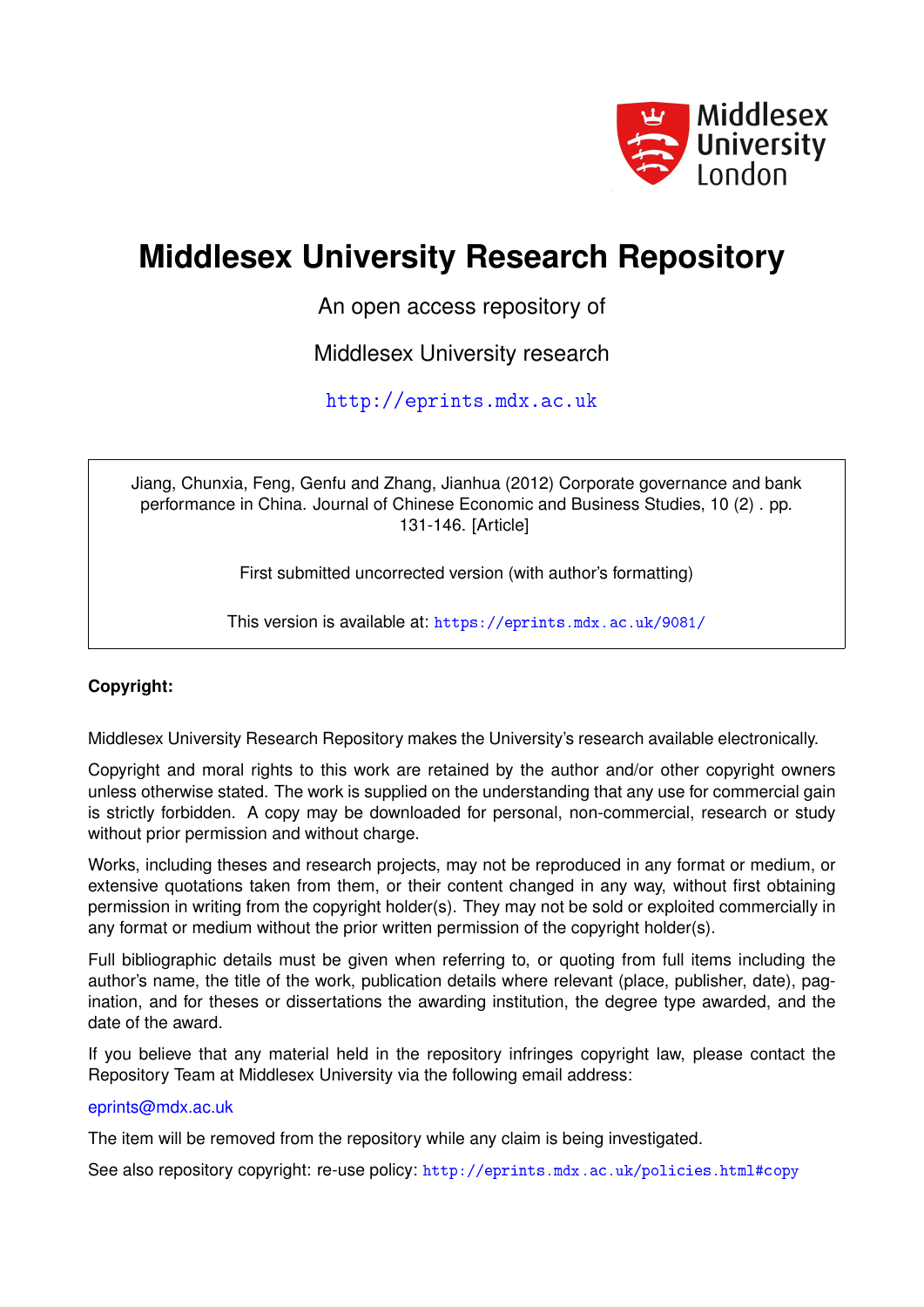# **Corporate Governance and Bank Performance in China**<sup>①</sup>

Chunxia Jiang<sup>a\*</sup>, Genfu Feng<sup>b</sup>, Jianhua Zhang<sup>c</sup>

<sup>a</sup> Middlesex University Business School, Hendon Campus, London, NW4 4BT, UK.

<sup>b</sup> School of Economics and Finance, Xi'an Jiaotong University, Xianning West Road, Xi'an, Shaanxi, 710049, China.

<sup>c</sup> The People's Bank of China, No.32 Chengfang street, Xi Cheng district, Beijing, 100800, China.

**Abstract:** This paper examines the effects of corporate governance on bank performance in China over the period 1995-2008. Bank performance has improved significantly and the mean profit efficiency level is estimated at 61 per cent. The results suggest that differences in corporate governance have significant impacts on bank performance: banks with majority foreign ownership are most profitable while banks with majority state ownership are most unprofitable. We find no evidence that foreign minority ownership in domestic banks improves performance. Banks with more dispersed ownership are found to be more profit efficient.

**Key words:** SFA; Chinese Banking; Corporate governance.

**JEL:** C23, G21, G32

<sup>&</sup>lt;sup>This</sup> research is financially supported by Ministry of Education of China, Humanities and Social Science Planning Project (No. 09yja 790162). The views expressed here do not represent those of sponsors and the People of Bank of China, but solely of the authors.

 <sup>\*</sup>Corresponding author: e-mail: c.jiang@mdx.ac.uk, Tel: +44 (0) 20 8411 5874.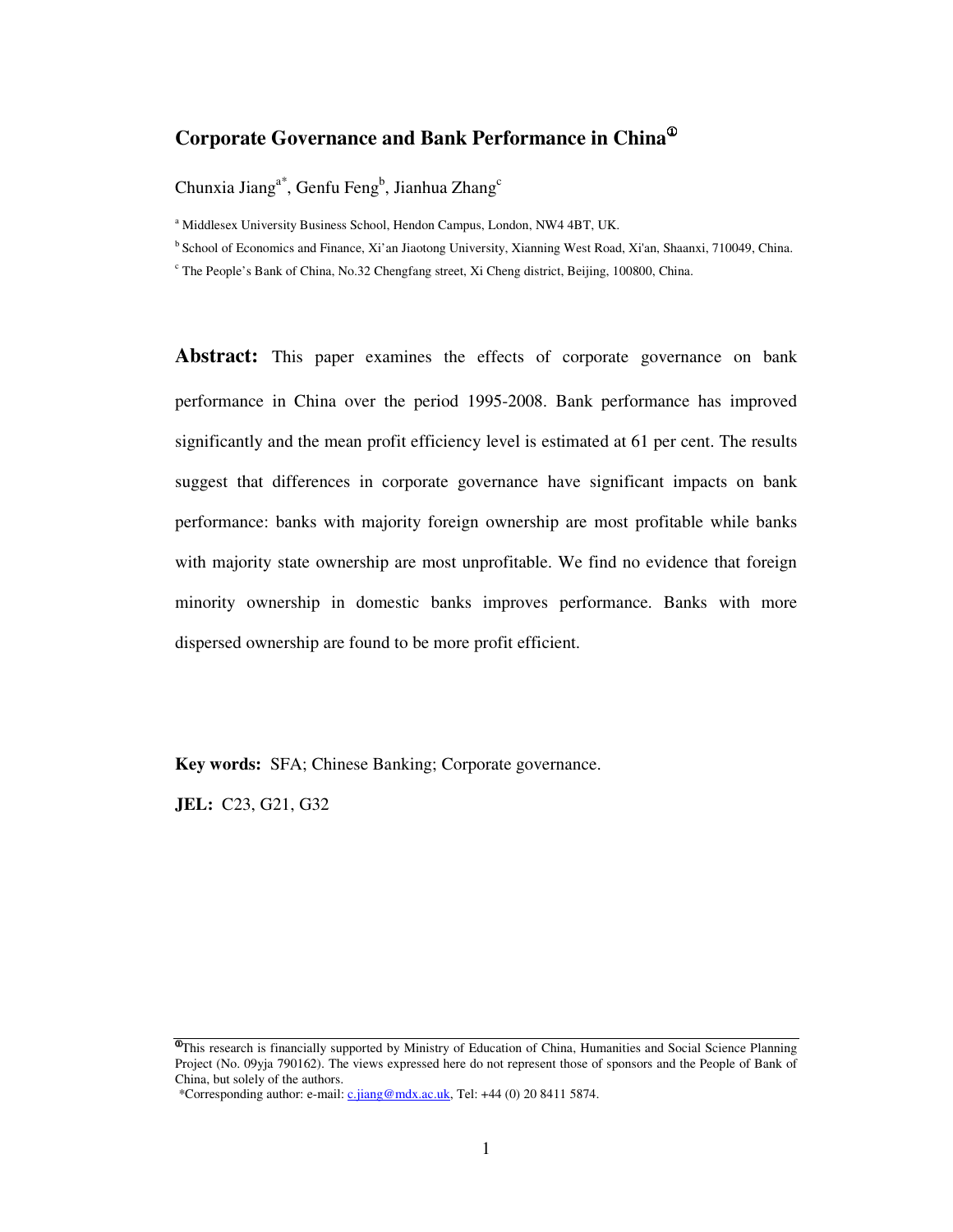#### **1. Introduction**

Although the concept of corporate governance is relevant to all firms in all countries, it has no globally accepted single definition. A generally agreed definition is "the system by which firms are directed and controlled," considering both internal governance elements based on agency theory and external control elements on the grounds of stakeholder theory. When there is a separation between the control of firms and ownership, agency problems occur—firm management (agents) in charge of day to day operations of the firm may not act in the best interests of the firm's owners (principals) (Bearle and Means, 1932). To solve agency problems, some researchers (Alchian, 1950; Jensen, 1988) argue that product market competition pressurizes managers to act with self-discipline; while Jensen (1993) suggests enhancing the roles of directorial boards and large shareholders. Stakeholder theory addresses not only the relationship between the firm and its owners, but also a wide range of other stakeholders, such as employees, customers, creditors, and government (Maher and Andersson, 1999). Gillan (2006) develops a broader framework of corporate governance in terms of internal governance and external governance. Internal governance is made up of five aspects—the role, structure and incentives of the Board of Directors; managerial incentives; capital structure; bylaws and charter provision and internal control systems. External governance also covers five dimensions—laws and regulations; markets for capital, corporate control, labour, and product; capital market information provision; external accounting, financial and legal services, and private sources of external oversight (i.e. the media and external lawsuits).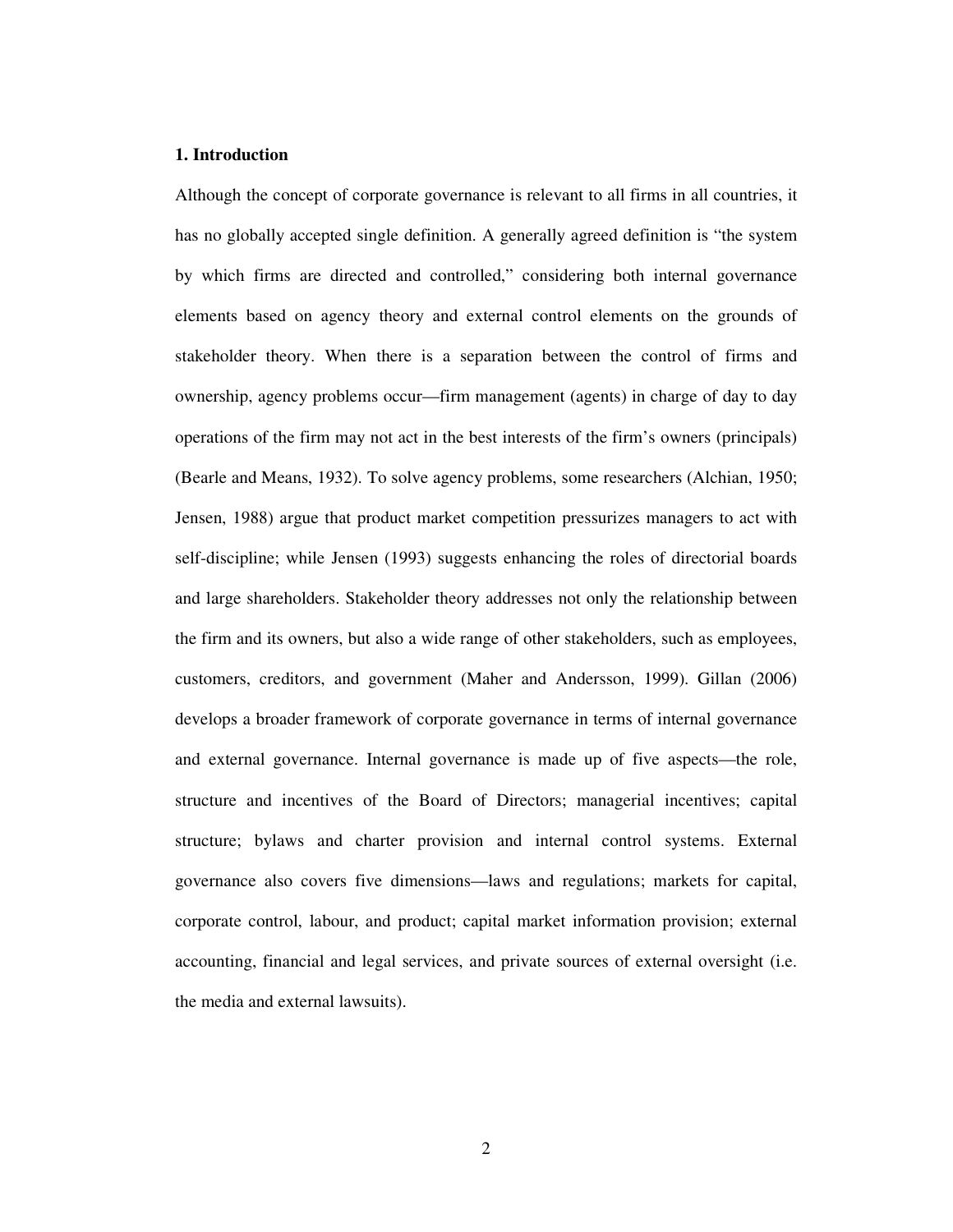The effectiveness of corporate governance is largely determined by ownership structure and it, in turn, affects performance. The connection between corporate governance, ownership structure, and performance has been the subject of a long and ongoing debate in the economics and corporate finance literature. In the banking industry, the issue of corporate governance becomes more complicated than in other industries due to a number of factors, including the level and quality of bank regulation and supervision, the opaque nature of banks assets, the state of market development and the institutional environment (Levine, 2004).

In the corporate finance literature, a firm's performance is usually measured using accounting-based profitability measures (e.g. ROA and ROE), market-based ratios (e.g. total shareholder return, price-earnings ratio, and dividend yield) and cash flow-based measures (e.g. free cash flow, cash flow per share). These measures are subject to limitations as accounting data can be easily manipulated and share prices are affected by many factors. Efficiency is considered a more sophisticated measure of performance since it is derived from firms' inputs and outputs. In the bank efficiency literature, corporate governance is mainly examined under the framework of ownership and performance. The primary concern is to find the optimal ownership and management structure which can better solve the principal-agent problem (Spong *et al*. 1995).

Ownership structure has two dimensions: the degree of ownership concentration and the nature of the owners (Iannotta et al., 2007). As to the effect of ownership concentration on performance, there are different opinions. Jensen and Meckling (1976) argue that as managers' equity share decreases and ownership becomes more dispersed, agency costs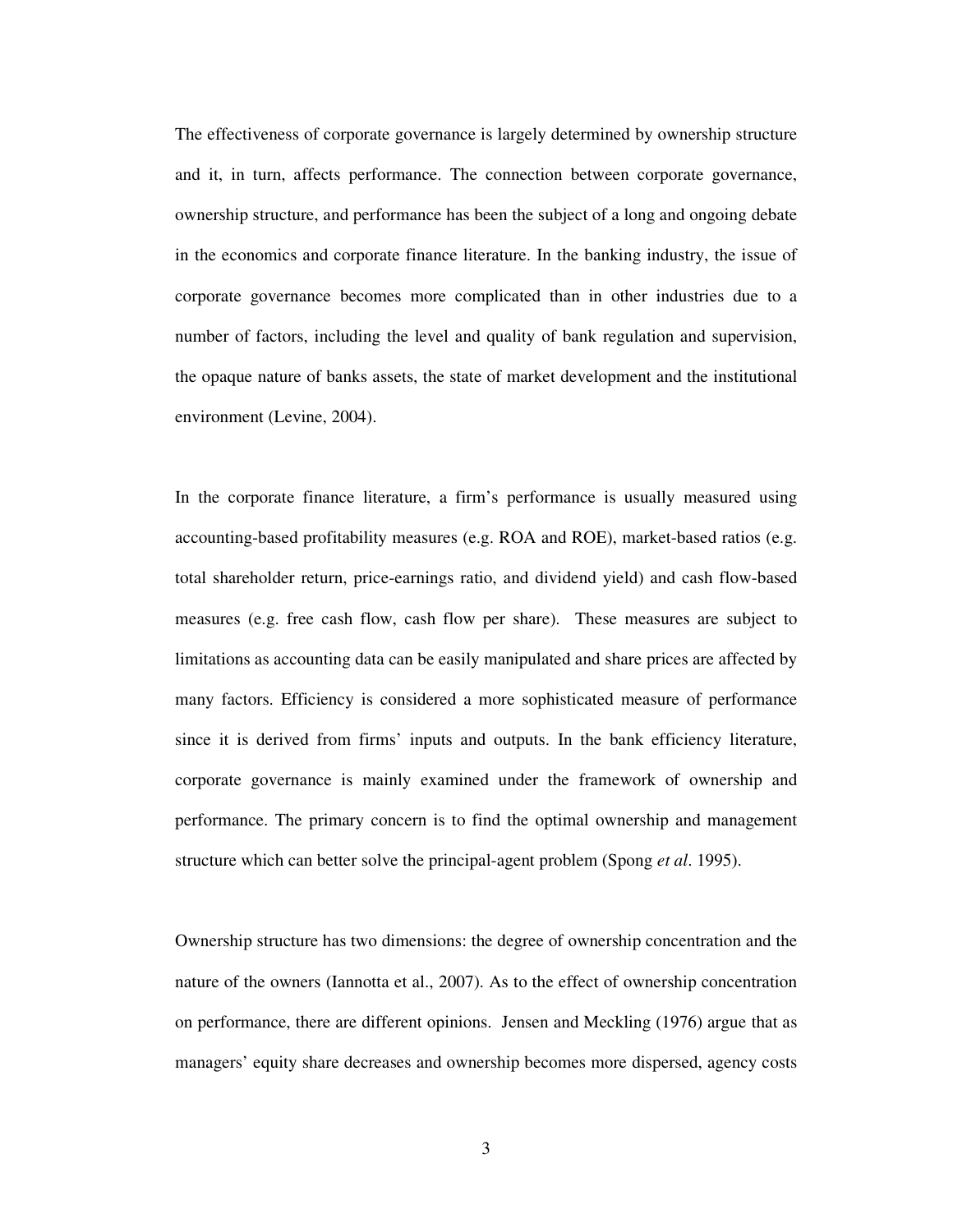associated with a deviation from value maximization increase. In contrast, Fama (1980) suggests that although listed firms tend to have a low degree of ownership concentration, an efficient capital market is likely to discipline the firm's management. In fact, listed banks under capital market discipline and monitoring are empirically found to be more efficient than unlisted ones (Berger and Mester, 1997). Moreover, large shareholders may benefit from their control over management at the expense of minority shareholders' interests. In such a case, minority shareholders' interests should be protected by the legal system to maintain their confidence (OECD, 2004). Ianotta et al. (2007) find ownership concentration has no significant effects on banks' profitability but is associated with better loan quality and lower asset and insolvency risks.

Firms with the same degree of concentration but a different nature of owners may perform differently from one another. State ownership theoretically means all citizens are co-owners who in practice have no power and no incentive to influence and monitor the management of state firms, leaving government as the only effective representative agent (Huibers 2005). Governments, however, have multiple (often conflicting) goals other than profit maximization. These state-owned firms are run by bureaucrats who "have extremely concentrated control rights but no significant cash flow right" (Shleifer and Vishny, 1997). Meanwhile, there exists a lack of market discipline in inefficient state firms (they are less likely to go bankrupt) and inadequate means of punishing managing bureaucrats for wrong-doings. In contrast, private ownership is expected to reduce agency problems and improve performance based on the property rights literature (Alchian, 1965). Shareholders exercise due diligence and monitor management performance. The management of private banks face a pressure to improve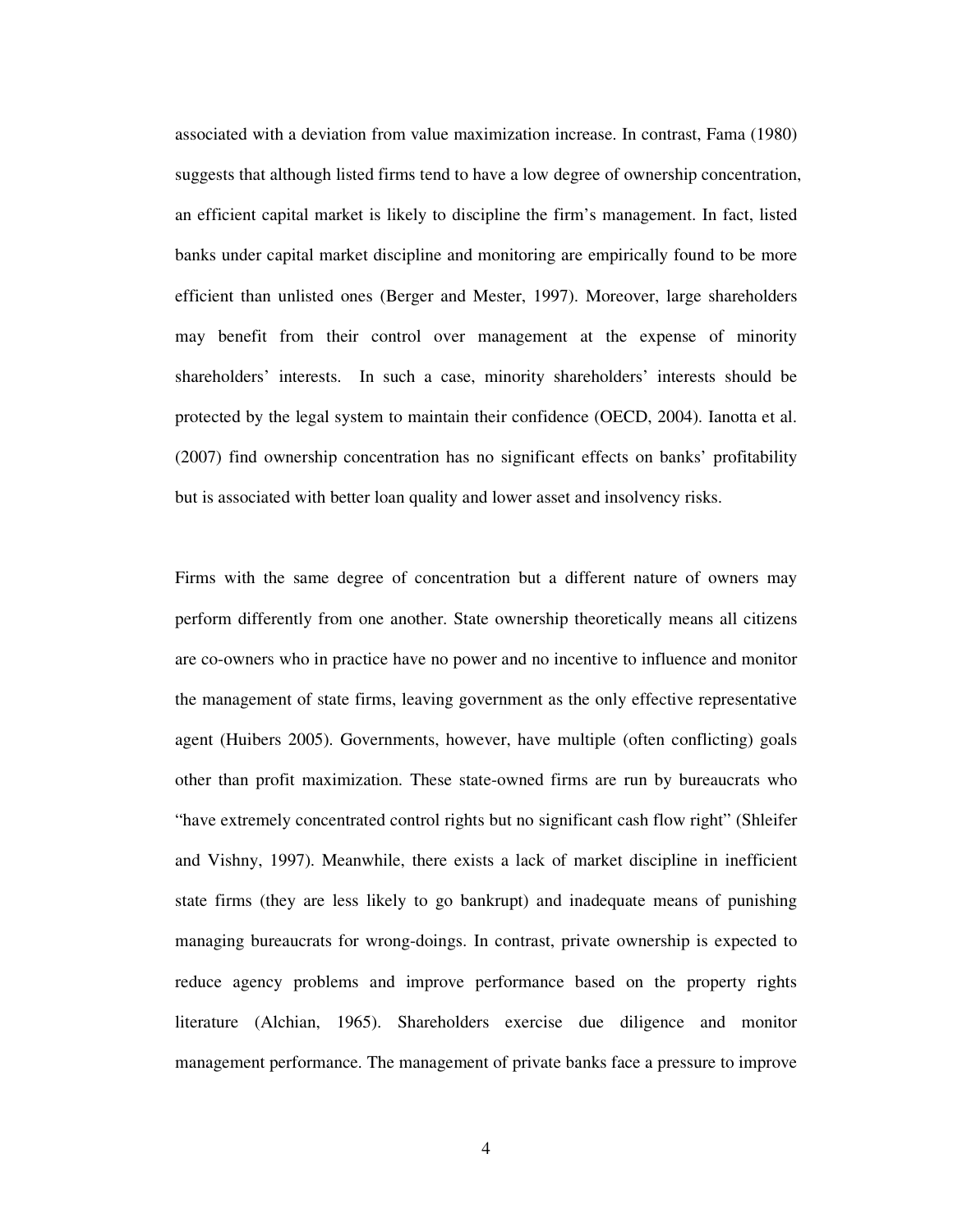performance as inefficient management can be replaced and banks may go bankrupt when facing financial distress. In the banking industry, state ownership has been prevalent in both developed and developing countries in the past based on the argument that governments have been able to channel funds into sectors and projects with low financial but high social returns. However, empirical research generally reports that state-owned banks underperform their private counterparts (Bonin *et al*., 2005a; Fries and Taci, 2005; Iannotta et al., 2007; and Yao *et al*., 2007).

Foreign ownership comes in two forms: foreign majority ownership (foreign banks) and foreign minority ownership in domestic banks. There are two contrasting views on the performance of foreign banks. The home field advantage hypothesis argues that domestic banks are generally more efficient than foreign-owned institutions due to organizational diseconomies to operate and monitor from a distance and limited access to local soft qualitative information. The global advantage hypothesis argues that foreign institutions can be more efficient because of superior managerial skills and high quality human capital inherited from foreign owners (Berger *et al*. 2000). The home field advantage hypothesis tends to hold in developed countries while the global advantage hypothesis holds in developing countries (Claessens *et al*., 2001). Foreign minority ownership in domestic banks is expected to have a positive performance effect by bringing in advanced technology, modern banking techniques and superior managerial skills. Empirical studies (i.e. Bonin *et al.*, 2005b, Berger et al., 2009) suggest improvements in performance after foreign investment in domestic banks.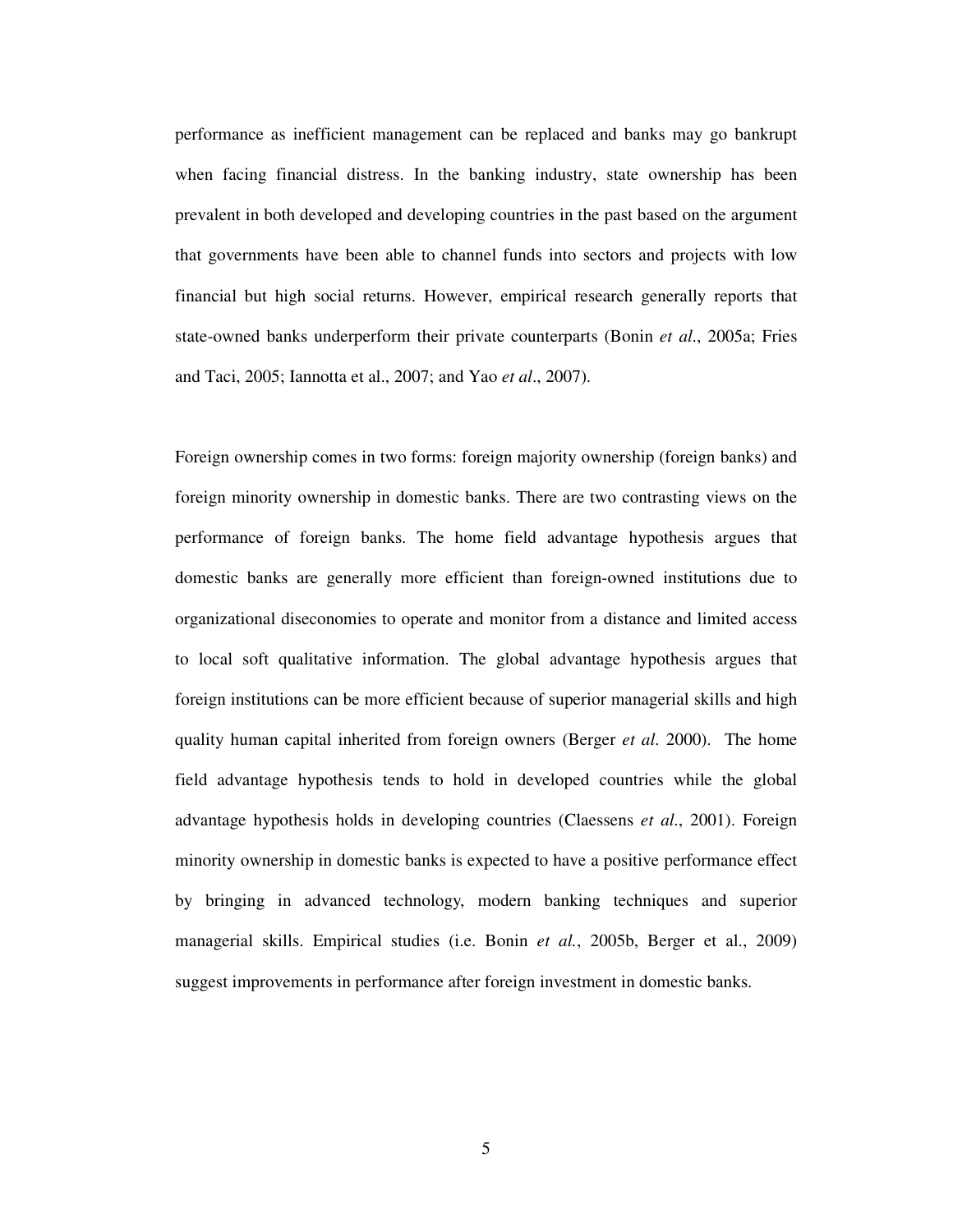In China, the central government initiated gradual banking reform in the early 1980s. The reform was accelerated from 2003, focusing on optimizing bank ownership structure to improve corporate governance, strengthen internal control mechanisms and risk management systems. In fact, building up well-functioning corporate governance is the key to the success of Chinese banking reform. To safeguard achievements in ownership and corporate governance reforms, the China Banking Regulatory Commission (CBRC) set out ten requirements for good corporate governance benchmarking the top 100 largest banks globally. These requirements cover corporate governance structure, diversified ownership, the goal of profit maximization, prudent accounting practices, and market-oriented human resource management (www.cbrc.gov.cn). After more than three decades of reform, the ownership structure and corporate governance issue have become more relevant than ever before. It is of great interest to empirically examine the relationship between corporate governance and bank performance, thereby providing for policy makers evidence for formulating future reform strategy.

Despite the growing interests of researchers worldwide in the Chinese banking industry, there is little research on bank corporate governance, perhaps due to the lack of detailed data on standard corporate governance variables relating to Boards of Directors. Lin and Zhang (2009) examine the impact of bank ownership reform on bank performance (where bank performance is measured by simple accounting ratios) over the period 1997-2004. They find state ownership is associated with lower profitability and poorer asset quality. Jiang *et al*. (2009) investigate the effect of changes in corporate governance on bank technical efficiency and their findings are similar to Lin and Zhang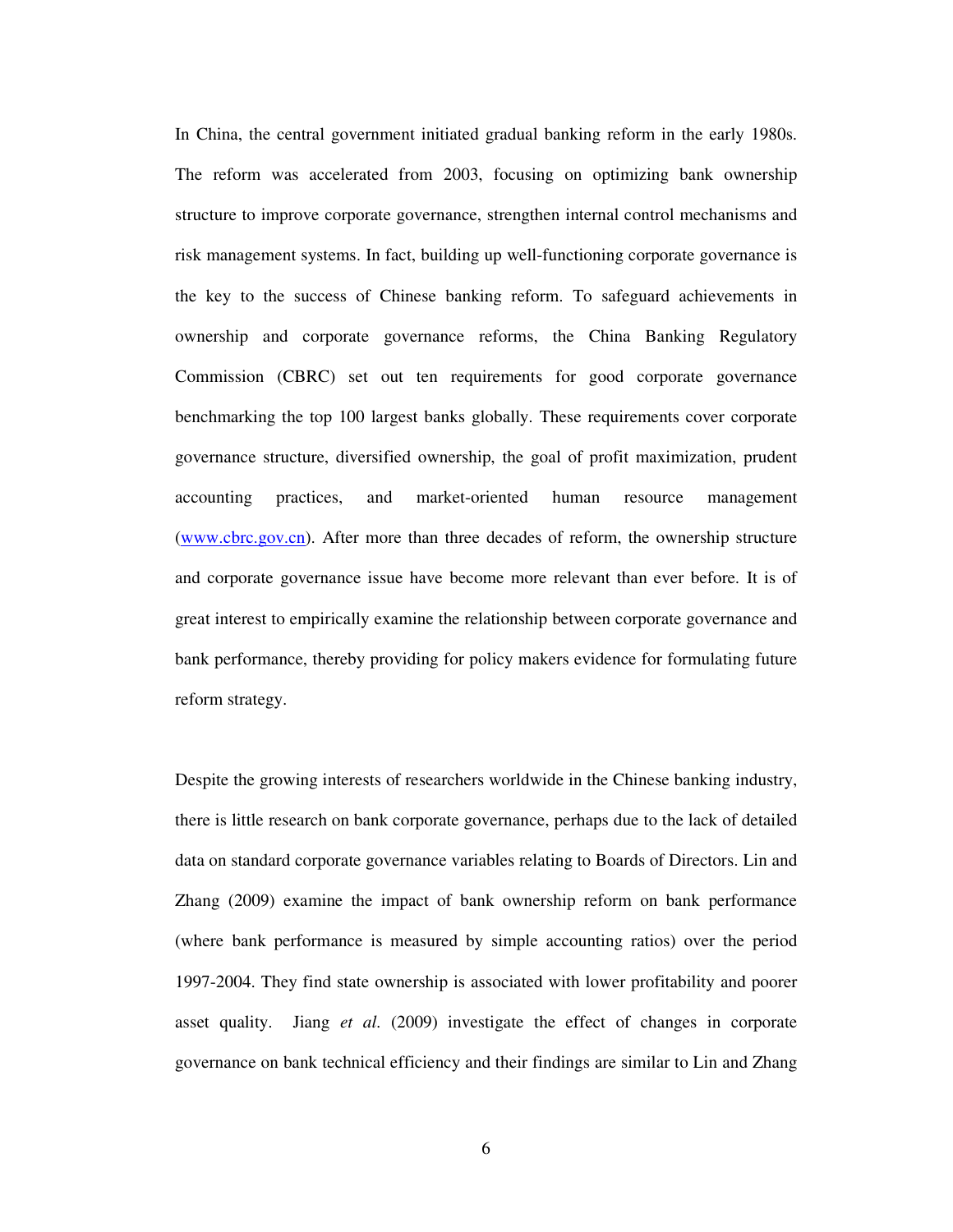(2009) that state-owned banks are the least efficient banks. But, unlike Lin and Zhang (2009) who found no performance improvement after governance changes, Jiang *et al*. (2009) observed some favourable efficiency effects brought about by changes in corporate governance. The present study extends existing bank corporate governance literature by considering both ownership concentration and the nature of bank owners (including foreign majority and minority ownership), while controlling for bank risk taking characteristics in terms of credit risk, market risk, liquidity risk, and capital risk.

Employing a one-step SFA model, this paper examines the impact of corporate governance on bank profit efficiency for 47 banks in China over the period 1995-2008. Following literature (Berger *et al*., 2005 and Williams and Nguyen, 2005), different ownership structures are employed to capture differences in corporate governance. We find that bank efficiency has improved significantly with a mean of 60 per cent. Examining the nature of owners, banks with majority foreign ownership are the most profitable while those with majority state ownership are the most unprofitable. Moreover, we find no evidence that foreign minority ownership improves bank efficiency. Looking into ownership concentration, banks with more dispersed ownership are found to be more efficient.

The rest of this paper is organized as follows. Section 2 briefly introduces the Chinese banking system and banking reform. Section 3 outlines research methods. Section 4 analyzes empirical results and section 5 concludes.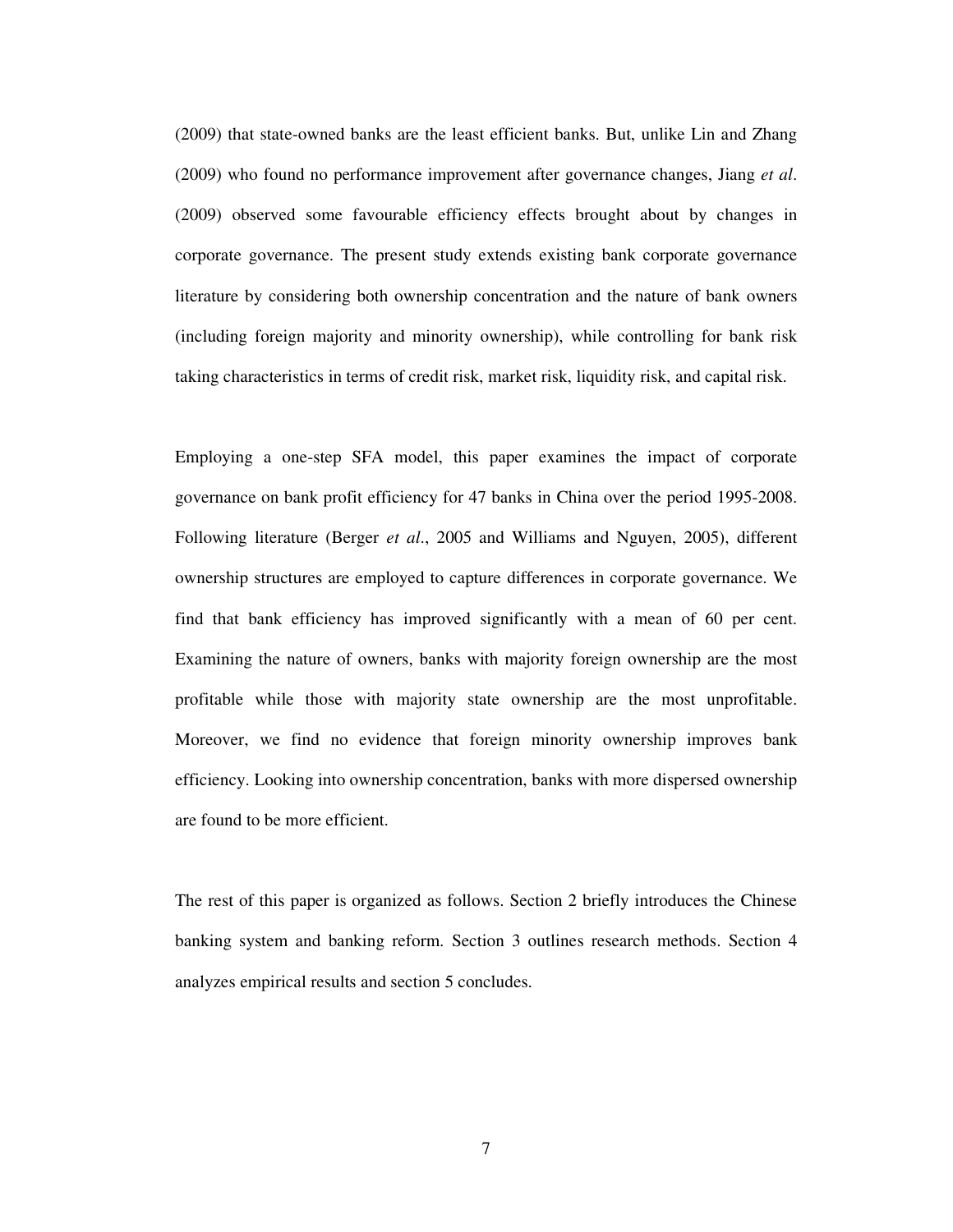#### **2. Brief history of Chinese banking system and its reform**

In the late 1970s, the Chinese banking system entered into a reform period that aimed to create a multi-ownership, competitive and market-oriented banking system. This period can be sub-divided into four stages. The first stage was an initial institutional restructuring period during 1979-1984, beginning with the creation of a two-tier banking system. The People's Bank of China became the central bank and the commercial banking operations were taken over by four specialized state-owned banks (known as the "Big Four"): the Agricultural Bank of China (ABC) undertook rural banking business; the Industrial and Commercial Bank of China (ICBC, established in 1984) focused on commercial banking activities in urban areas; the People's Construction Bank of China (later renamed as China Construction Bank Corporation— CCBC) dealt with government fixed assets investment and urban large construction projects; and the Bank of China (BOC) conducted foreign currency transactions.

The subsequent reform was to deepen institutional restructuring during the 1985-1994 period. Foreign banks and domestic joint-stock banks were allowed to enter into the market, diversifying bank ownership structure. Most nationwide or regional joint stock commercial banks (JSCBs) were launched with shareholding ownership structures—an institutional breakthrough in banking industry. However, the "Big Four" still dominated the banking system and played a strong role in promoting economic growth and maintaining stability.

The third stage of banking reform was the commercialization of banks during 1995- 2002. The year 1995 marked the beginning of bank commercialization when the Law of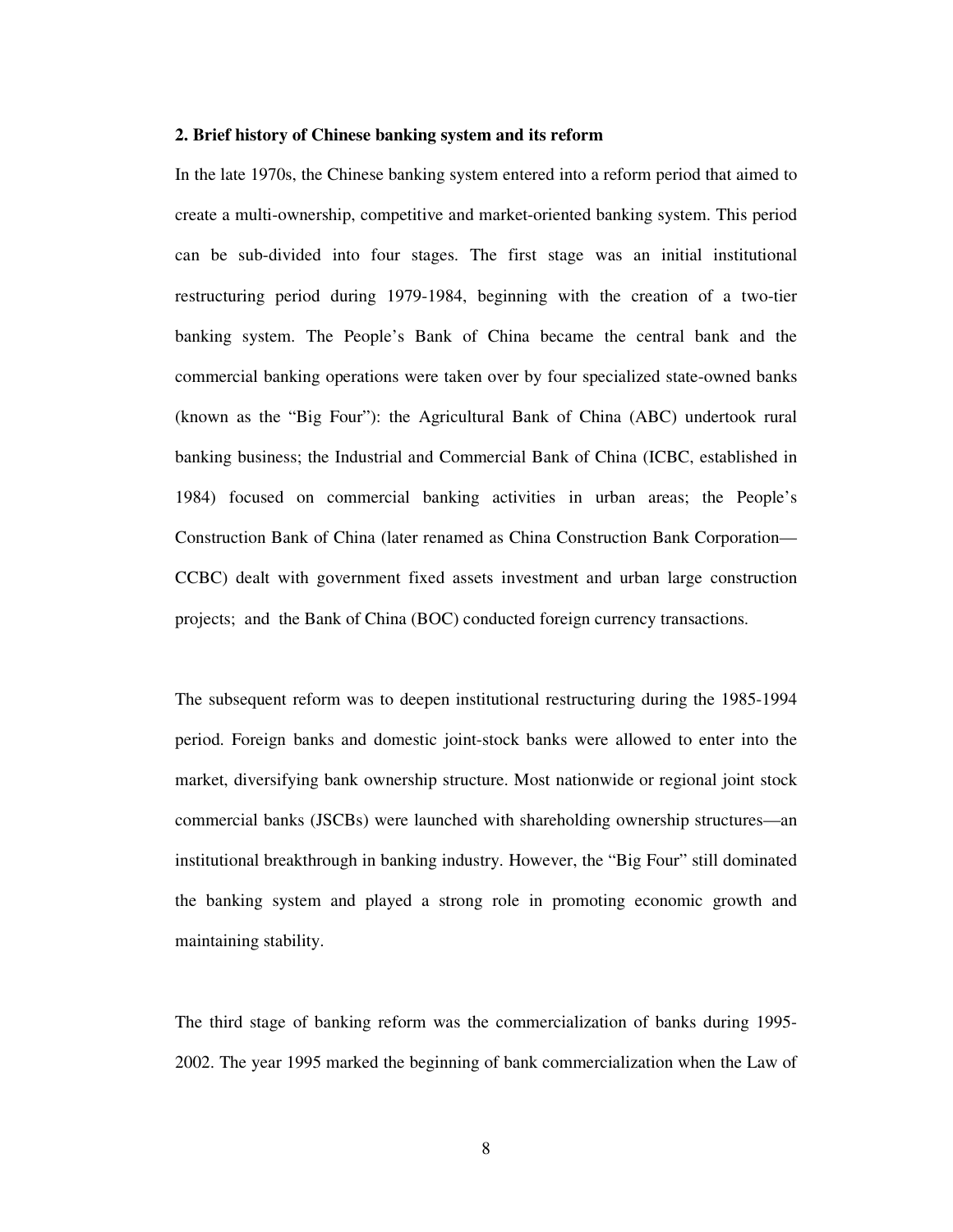the People's Republic of China on Commercial Banks was enacted. The "Big Four" were legally defined as state-owned commercial banks (SOCBs) and their policy lending functions were taken away by the three newly established policy banks.<sup>1</sup>However, these policy banks lacked branch networks and capital as well as serving and lending capacity and they were unable to meet the needs of policy lending functions which were previously performed by the "Big Four." Moreover, central and local governments frequently intervened in the operations of "Big Four," resulting in a huge number of NPLs. Meanwhile, the Chinese economy experienced overheating and the transitional reform of state-owned enterprises was deepened in the 1990s. NPLs grew even faster while bank capital adequacy ratios declined steadily. By 1999, SOCBs became financially insolvent and the banking system became rather vulnerable. Perhaps awakened by South East Asian Financial Crisis in 1997, the central government launched the first round of SOCBs bailouts in 1998-1999 to treat its ailing banking system. Despite a capital injection into SOCBs of RMB 270 billion in 1998 and an offloading of RMB 1.4 trillion of NPLs from the SOCBs, the reform did not address the corporate governance issue which were the root cause of problems in the Chinese banking system.

In the mid-1990s, City Commercial Banks (CCBs) were created by way of restructuring and consolidating former urban credit cooperatives. CCBs adopted a shareholding ownership structure and were restricted geographically within their own localities. Capital was provided by urban enterprises and local governments. CCBs mainly serve small and medium-sized enterprises, collectives and local residents in their

 $\overline{a}$ 

<sup>&</sup>lt;sup>1</sup> Namely the China Development Bank, the Import-Export Bank of China, and the Agricultural Development Bank of China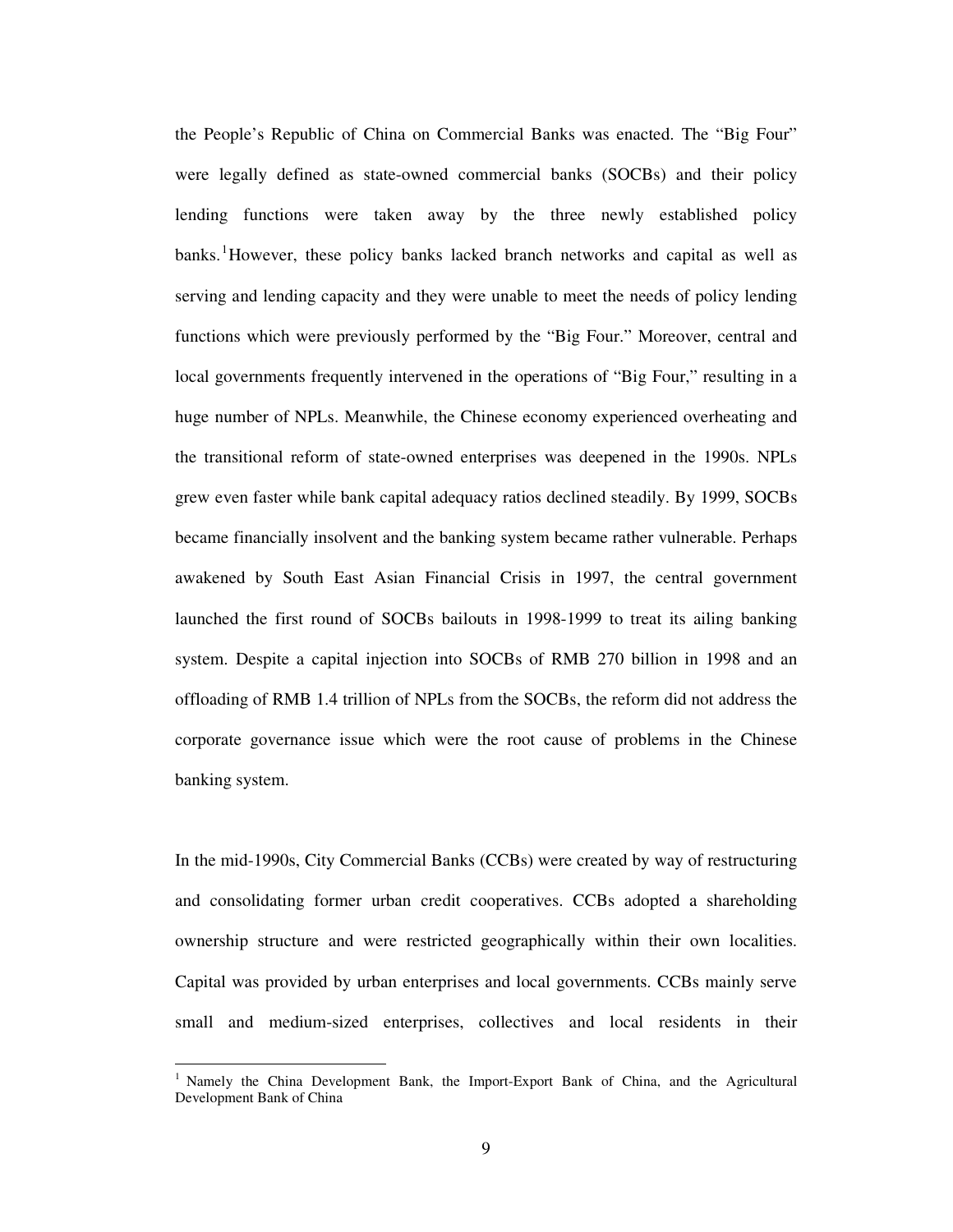municipalities. These CCBs flourished and were allowed case by case to expand into other regions since early this century.

In 2003, the central government initiated more radical banking reforms to modernize the banking system in response to China's WTO entry in 2001. Using the state's massive foreign exchange reserves, the government sequently injected capital to and tripped off NPLs from major commercial banks, including BOC, CCBC, Bank of Communication, ICBC, and ABC. After financial restructuring, these banks were partially privatised by attracting foreign investors and/or undergoing IPOs on the Shanghai and Hong Kong Stock Exchanges. Both foreign investors and the capital market reacted highly positively. Foreign investors have invested in all types of domestic banks (SOCB, JSCB and CCBs) and some listed banks' share prices rocketed by more than 100% in the capital market. Following ICBC becoming the largest bank in the world with a market capitalization of \$246 billion in July 2007, ABC became the world's largest first-time share sale with an IPO raising \$22.1 billion in July 2010. These reforms have resulted in significant changes in corporate governance in the banking industry.

Along with institutional and financial restructuring, a series of comprehensive and concrete reforms were implemented to liberalize the financial market and strengthen a prudent regulatory and supervisory framework. Actions have included the removal of credit quotas in 1998, the introduction of capital adequacy requirements, adoption of an internationally accepted five-category loan classification system, reduction in NPLs and so forth. By 'touching stones to cross the river,' banking reform has achieved considerable progresses. By 2009, a multi-layered banking system has taken shape,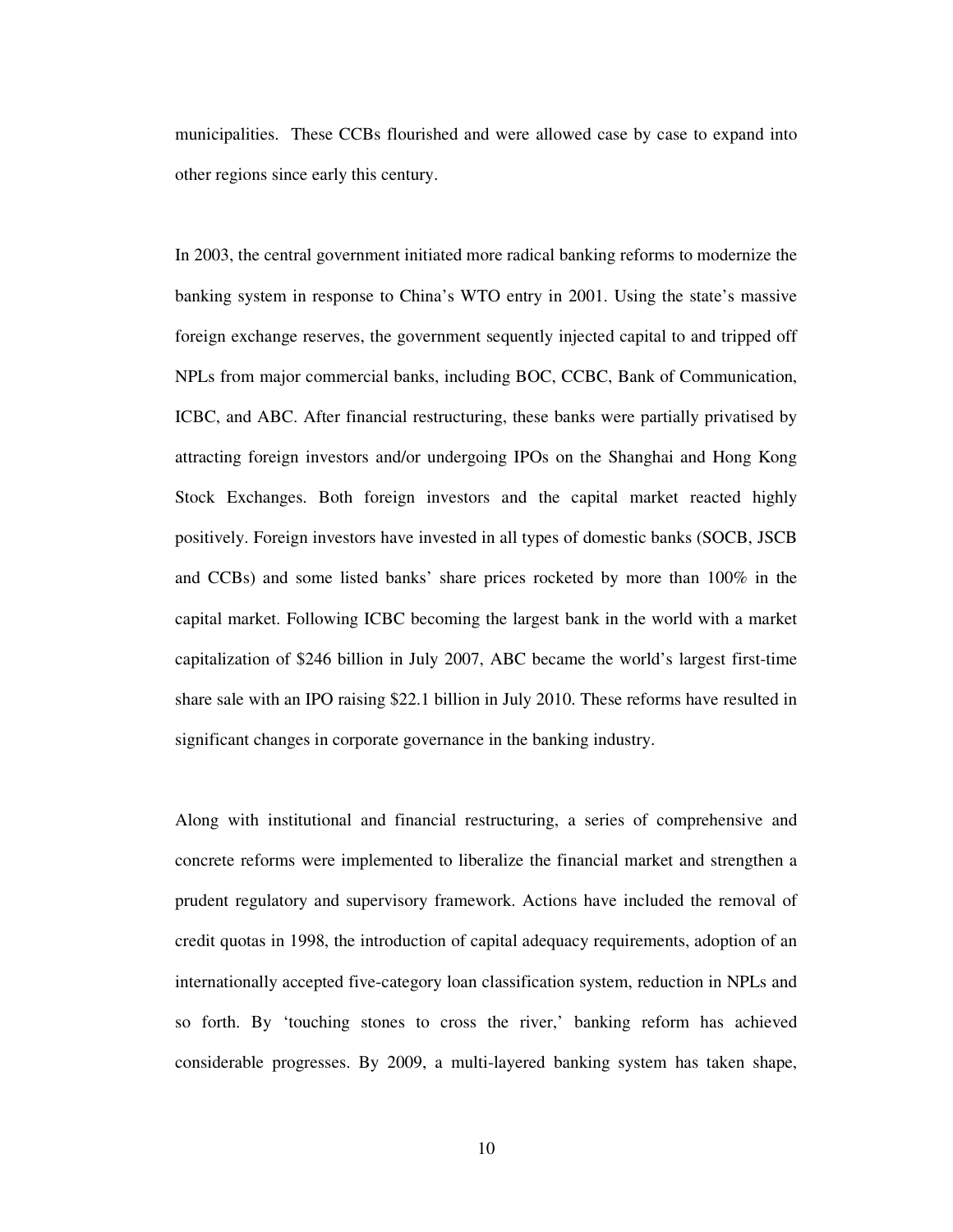comprising of a central bank of the PBC, a regulatory and supervisory body of the CBRC, four partially privatized SOCBs, 13 JSCBs, 112 CCBs, FBs, along with a vast number of other small financial institutions. The total banking assets and liabilities reached RMB 78 trillion and RMB 74 trillion, respectively (CBRC annual report, 2009).

#### **3. Methodologies, model specification and data**

The preferred estimation technique is SFA, developed by Aigner, Lovell, and Schmidt (1977). SFA pre-specifies a functional form and decomposes error terms into a random error  $(v_i)$  and inefficiency  $(u_i)$ . It assumes that inefficiencies follow an asymmetrical half-normal distribution and random errors follow a symmetric standard normal distribution. The SFA is criticized for its pre-specified functional form and distributional assumptions. However, Fries and Taci (2005) suggest that the SFA that separates random errors and inefficiencies is more appropriate over the non-parametric method in transition and developing countries where problems of measurement errors and uncertain economic environments are more likely to prevail.

This paper adopts a one-step model proposed by Battese and Coelli (1995). It is assumed that non-negative inefficiencies are a function of firm-specific variables and they are independently distributed as truncations of normal distributions with constant variance but with means that are a linear function of observable variables. A commonly employed two-step procedure involves estimating a cost and/or profit frontier to derive inefficiencies in the first step and then to regresses the estimated inefficiencies against a set of possible determinants in the second step. This two-step procedure suffers from serious econometric problems. For instance, inefficiencies are assumed to be identically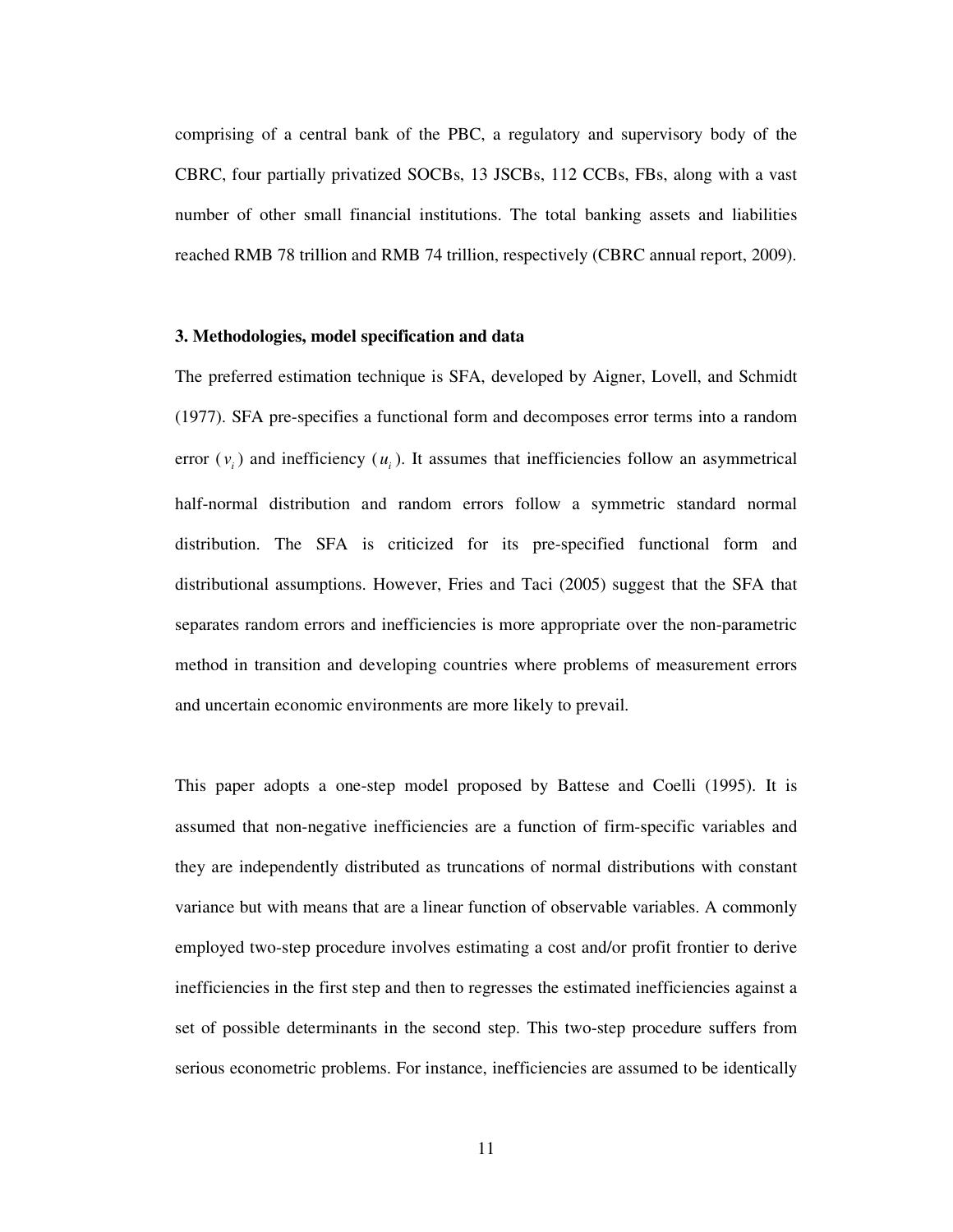distributed in the first step but they are assumed to have a functional relationship with a set of variables in the second stage (Kumbhakar and Lovell 2000).

This paper prefers an alternative profit efficiency measure for following reasons. First, profit efficiency is based on economic foundations accounting for not only the use of technology in the production process but also the production optimization for the given market prices and competition conditions (Berger and Mester, 1997). Second, an alternative profit frontier assumes that banks can exercise a degree of market power in setting output prices (Berger and Mester, 1997). Finally, profit efficiency is considered to be a better performance measure since cost efficiency can be biased if NPLs cannot be controlled for.

The Battese and Coelli (1995) model for estimating an alternative profit frontier is shown in Equation (1)

$$
\ln y_{ii} = \beta_0 + \beta_t t + \beta x_{ii} + \ln v_{ii} - \ln u_{ii}, \quad i=1,..., N; t=1,..., T,
$$
 (1)

where *i* and *t* denote firm and time;  $\ln y_i$  is the logarithm of the profit of the *i*-th firm;  $x_{ii}$  is a k×1 vector of the logarithm of input prices and output of the *i*-th firm;  $V_{ii}$  a random variable assumed to be iid. *N*  $(0, \sigma_v^2)$  and independent of  $U_i$ ;  $U_i$  are profit inefficiency, which are assumed to be independently distributed as truncations at zero of the *N* ( $m_{it}$ ,  $\sigma_u^2$ ) distribution;  $\beta$  is a vector of unknown parameters to be estimated.

Equation (2) shows the inefficiency effects model

$$
m_{ii} = \delta_0 + \delta_i t + \delta z_{ii} + W_{ii}
$$
 (2)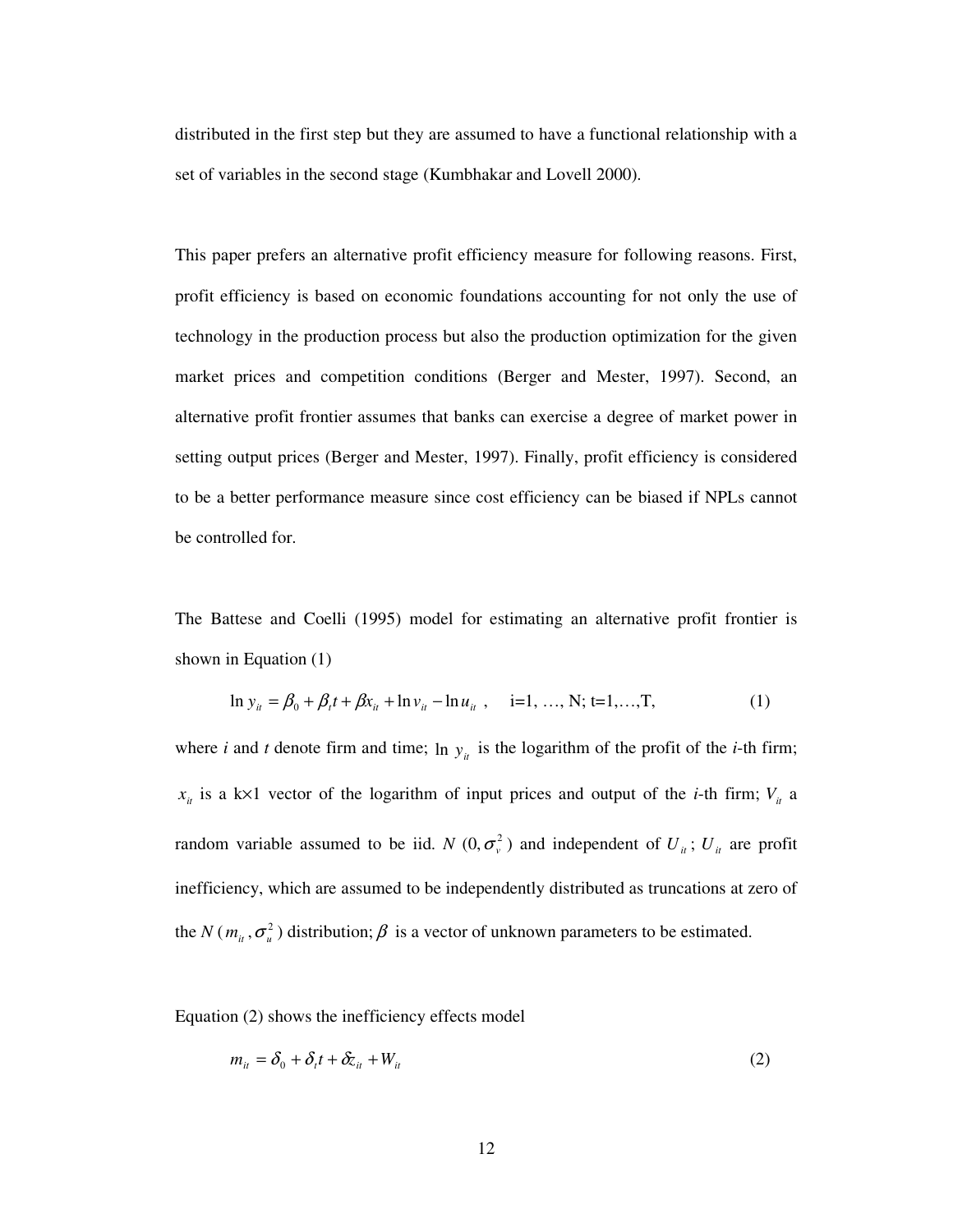where  $z_{it}$  is a vector of explanatory variables associated with profit inefficiency over time;  $W_{ii}$  is a random variable defined by the truncation of the normal distribution with zero mean and variance  $\sigma^2$ ;  $\delta$  is a vector of unknown coefficients to be estimated.

The empirical specification of the alternative profit frontier in translog form is shown in Equation (3).

$$
\ln(\Pi_{it} / w_2 z_2) = \alpha + \sum_{i=1}^{3} \beta_i \ln(Y_i / z_2) + \sum_{k=1}^{3} \psi_k \ln(W_k / w_2) + \sum_{r=1}^{\infty} \phi_r \ln(Z_r / z_2) + \tau_1 T
$$
  
+  $\frac{1}{2} \sum_{i=1}^{3} \sum_{j=1}^{3} \beta_{ij} \ln(Y_i / z_2) \ln(Y_j / z_2) + \frac{1}{2} \sum_{k=1}^{3} \sum_{m=1}^{3} \psi_{km} \ln(W_k / w_2) \ln(W_m / w_2)$   
+  $\frac{1}{2} \sum_{r=1}^{3} \sum_{s=1}^{3} \phi_{rs} \ln(Z_r / z_2) \ln(Z_s / z_2) + \frac{1}{2} \tau_{11} T^2$   
+  $\sum_{i=1}^{3} \sum_{k=1}^{3} \sigma_{ik} \ln(Y_i / z_2) \ln(W_k / w_2) + \sum_{i=1}^{3} \sum_{r=1}^{3} \kappa_{ir} \ln(Y_i / z_2) \ln(Z_r / z_2)$   
+  $\sum_{k=1}^{3} \sum_{r=1}^{3} \sigma_{kr} \ln(W_k / w_2) \ln(Z_r / z_2) + \ln v_{it} - \ln u_{it}$  (3)

where  $\Pi_{it}$  is the profit of a bank in a given year;  $Y_i$  are outputs;  $W_k$  are input prices;  $Z_r$  is fixed netputs; *T* is a time trend;  $v_u$  are identical and independently distributed random errors, which are independent of  $u_{ii}$ ;  $u_{ii}$  are non-negative inefficiencies;  $X_n$  are adjusted values of logged outputs so that they fall within the interval  $[0.1 \times 2\pi, 0.9 \times 2\pi]$ <sup>2</sup> and  $\alpha$ ,  $\beta$ ,  $\psi$ ,  $\phi$ ,  $\tau$ ,  $\overline{\omega}$ ,  $\kappa$ ,  $\sigma$ ,  $\eta$ ,  $a$ , and  $b$  are parameters to be estimated.

 $\overline{a}$ 

 $^{2}$  ln( $Y_i / z_2$ ) are rescaled so that each  $X_n$  term falls into the interval [0,2 $\pi$ ]. Following Berger and Mester (1997), each end of the interval  $[0,2\pi]$  are cut off by 10% so that  $x_n$  to span the interval of  $[0.1 \times 2\pi, 0.9 \times 2\pi]$  for reducing approximation problems near the endpoints. According to Berger and Mester (1997), the rescaling formula is  $0.2 - \mu_i \times a_i + \mu_i \times \ln(Y_i / z_2)$  where [a, b] is the range of  $\ln(Y_i / z_2)$  over the entire 11-year time interval, and  $\mu_i = (0.9 \times 2\pi - 0.1 \times 2\pi) / (b_i - a_i)$ .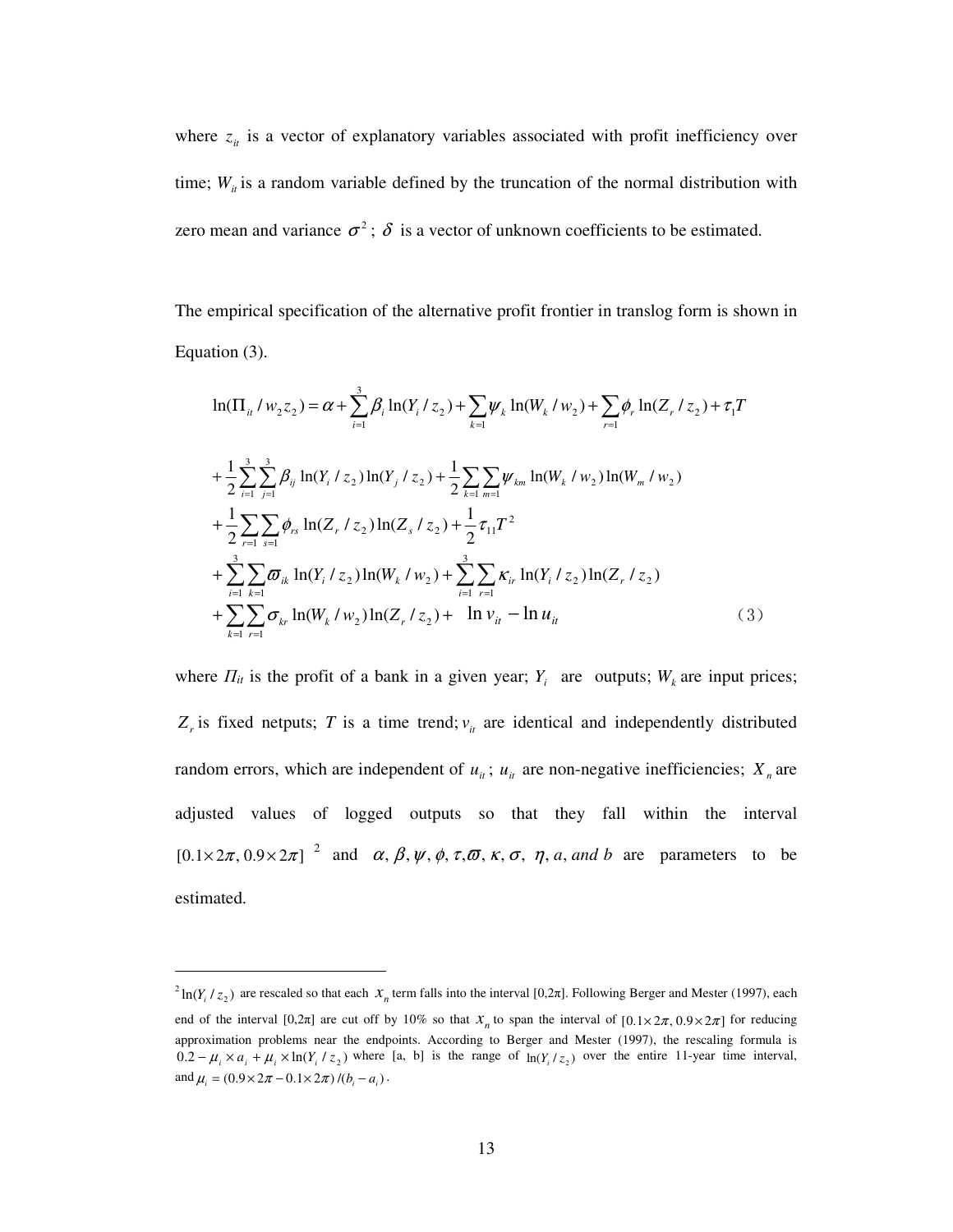The standard restriction of linear homogeneity in input prices is imposed by normalizing the profits and input prices by one arbitrarily chosen input price—the price of fund. Total profits, output variables and netputs are normalized by total assets to control for scale biases and heteroskedasticity.

The empirical inefficiency effect model is shown in Equation (4).

$$
u_{ii} = \delta_0 + \sum_{a=1}^{5} \delta_a CG_{it} + \sum_{b=6}^{9} \delta_b Risk_{it} + \delta_{10} t + \delta_{11} GDP + \varepsilon_{it}
$$
 (4)

where  $CG<sub>i</sub>$  is a vector of governance indicators; *Risk<sub>it</sub>* is a vector of risk indicators controlling for differences in risk taking behaviours across banks; *t* is a time trend; and *GDP* is a proxy for the macroeconomic environment.

Employing a modified version of the intermediation approach (Sealey and Lindley 1977), this paper defines three outputs—total loans, other earning assets, and deposits; two inputs—cost of fund and cost of labour; and one netput—equity. Theoretically, the price of labour and the price of physical capital should be measured separately. Due to the lack of separate data on labour (i.e. personnel expenses), the price of labour and physical capital is defined as the ratio of non-interest expenses to total assets as in Hasan and Marton (2003). The price of funds is defined as the ratio of total interest expenses to total interest bearing funds. Data are collected from BankScope complemented by the Almanac of China's Finance and Banking (1986-2009) and the China Statistical Yearbook (1996-2009). The unbalanced sample includes 47 commercial banks operating in China for the period 1995-2008 with 481 observations. These banks are classified into four main categories according to the nature of owners: SOCBs, JSCBs, CCBs, and foreign banks (FBs). Table 1 provides the summary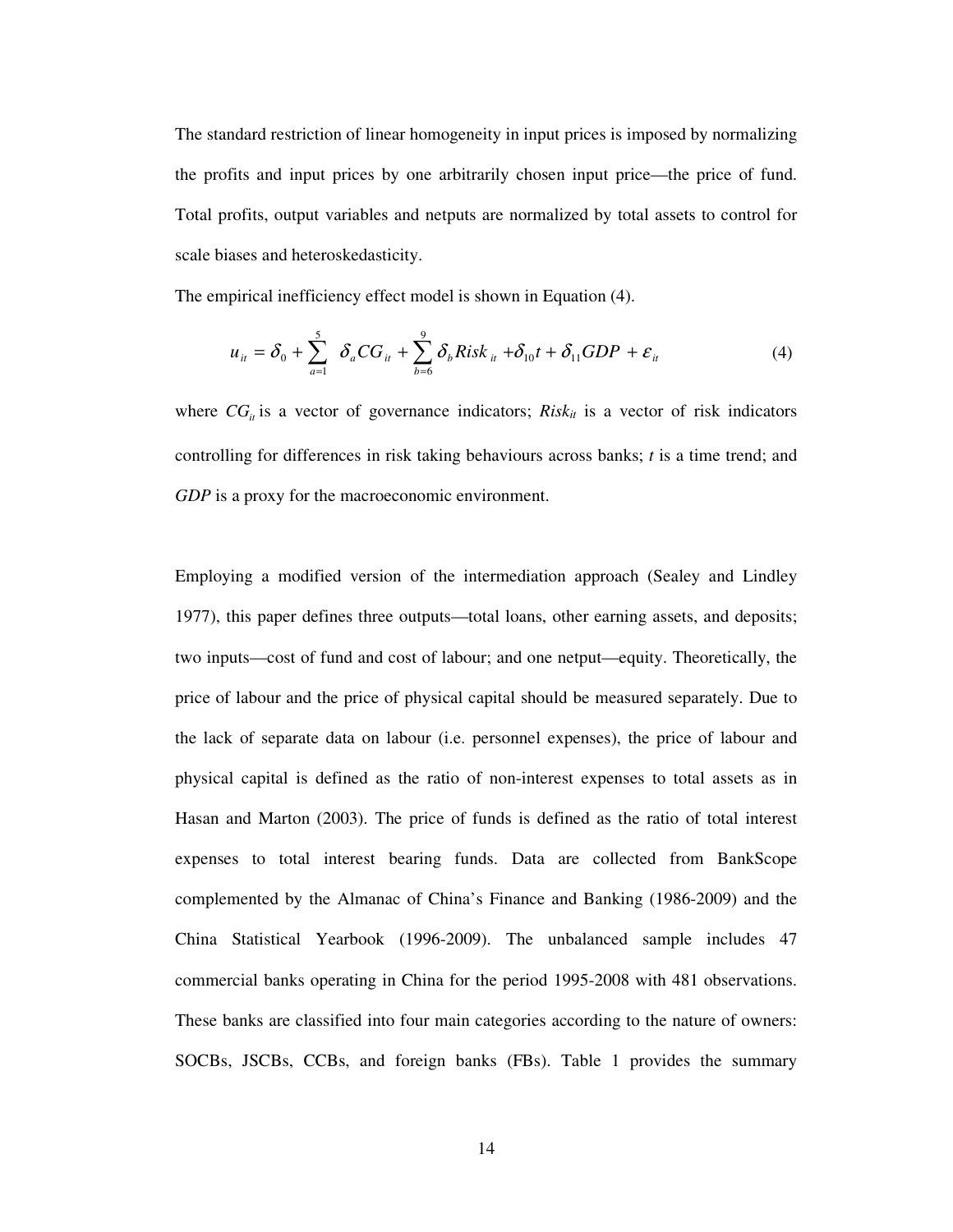statistics. Comparing data in 1997 and 2008, the means and standard deviations of all variables increased while average prices of labour and fund decreased.

## [Table 1 here]

There are 12 explanatory variables in the inefficiency effect model: 5 indicators representing the nature of owners, 1 capturing ownership concentration, 4 controlling for risk takings, 1 year trend variable and *GDP growth*. *CCB* is a dummy variable that equals 1 if the bank is a regional city commercial bank and zero otherwise. *JSCB* is a dummy variable that equals 1 if the bank is a national wide joint-stock commercial bank and zero otherwise. *SOCB* is a dummy variable that equals 1 if the bank is a stateowned commercial bank (with majority state ownership) and zero otherwise. *FB* is a dummy variable that equals 1 if the bank is a foreign bank (with majority foreign ownership) and zero otherwise. *For-Minority* is a dummy variable that equals 1 if the bank has foreign minority ownership regardless of its original ownership nature and zero otherwise. *LIST* is a dummy variable that equals 1 if the bank is listed on a stock market and zero otherwise. Following Iannotta et al. (2007), this dummy is used as a proxy for ownership concentration. *Capital risk* is the natural logarithm of equity to total asset ratio. *Credit risk* is the natural logarithm of loan loss reserve to gross loan ratio. *Market risk* is the natural logarithm of interbank interest to interest on deposit. *Liquidity risk* is the natural logarithm of gross loan to customer deposits ratio. *t* is a year trend dummy. *GDP* is the natural logarithm of GDP growth rate, controlling for the macroeconomic environment in which banks operate.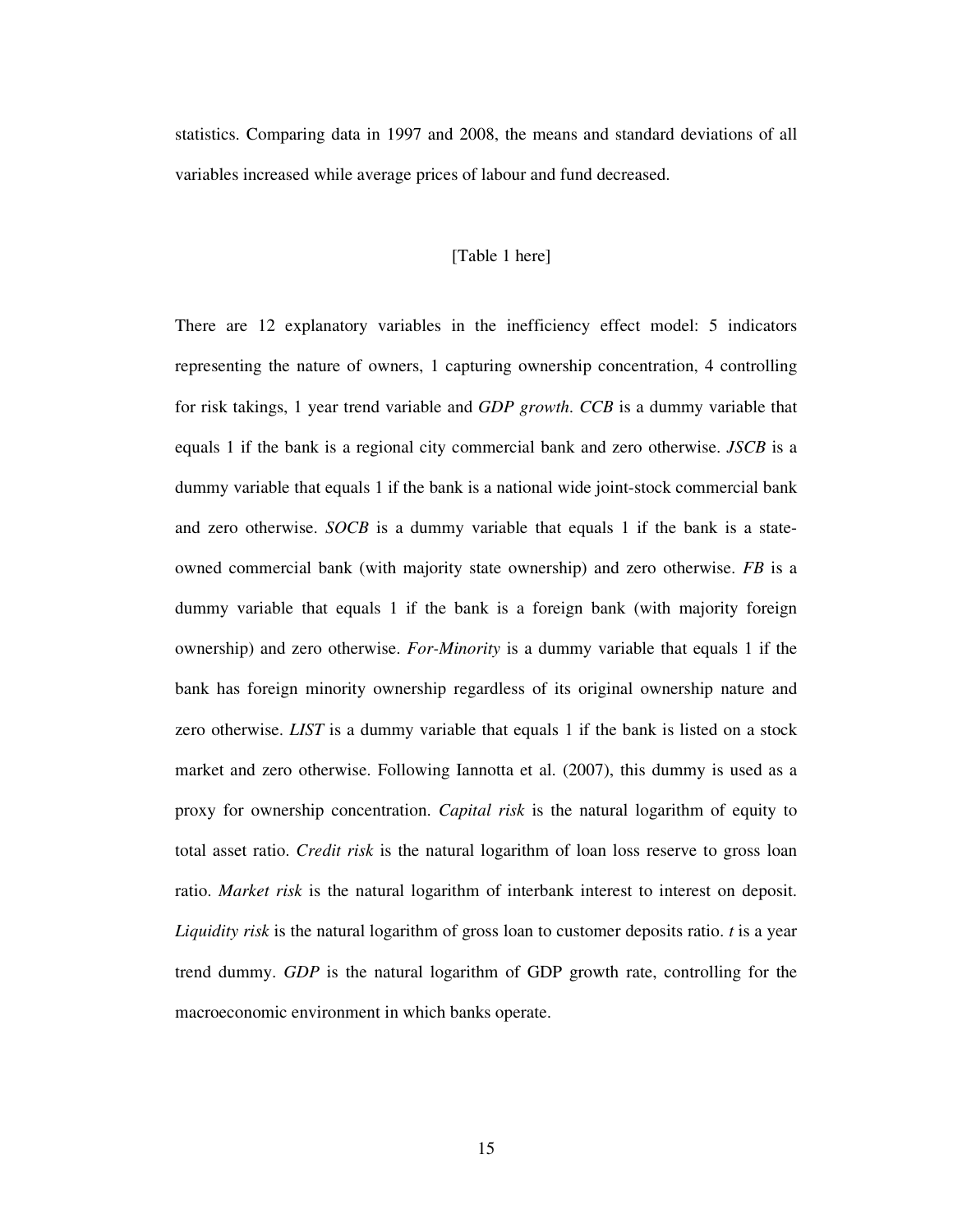#### **5. Empirical results**

Estimation results of the alternative profit frontier are reported in Table 2. We have also tested a few alternative specifications and regression results are robust. For brevity, only this final version of specification is reported.

## [Table 2 here]

The estimated  $\gamma$  is 0.86, indicating that a large part of the total composite error term is attributable to inefficiency. The LR test statistic is 238, confirming the existence of a one-sided error within the composite error term. The mean profit efficiency is estimated at 61 per cent, suggesting banks on average earn 39 per cent less than the maximum possible profit earned by a best practice bank using the same bundle of inputs under the same conditions.

As shown in Figure 1, the mean profit efficiency increased steadily by 62 per cent from 20 per cent in 1995 to 82 per cent in 2007 and dropped in 2008 by 6 per cent signifying the impact of the worldwide financial crisis in 2008-2009. These efficiency gains are attributable to two main reasons: (1) two rounds of off-loading of NPLs from major commercial banks in 1999 and in 2003-2010, which significantly improved bank asset quality and therefore profitability; and (2) improvement in bank management and operational skills as well as management awareness of profit maximisation after three decades of reform.

[Figure 1 here]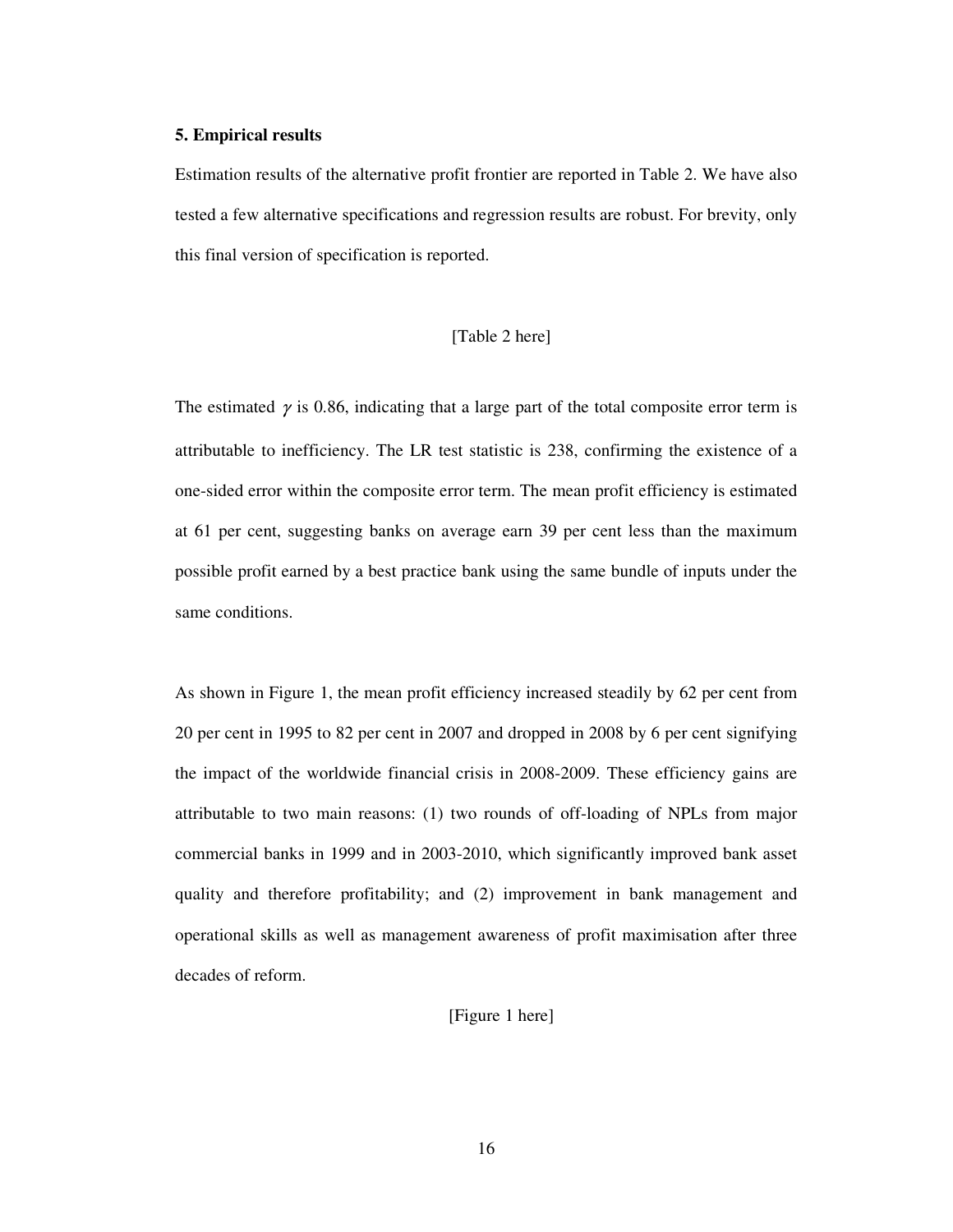Results from the inefficiency effect model (reported in Table 3) are of particular interest as they offer insights into the effects of corporate governance on performance thereby providing information for policy makers regarding the ongoing banking reform in China.

## [Table 3 here]

*CCB* is excluded from the regression so that the estimated coefficients of *FB*, *JSCB* and *SOCB* measure the effect of each ownership structure on performance relative to CCBs. Our results show that the nature of owners has significant impacts on bank performance. Both *JSCB* ( $\delta_1$ ) and *SOCB* ( $\delta_2$ ) are statistically significant at the 1% level and both have positive signs, indicating JSCBs and SOCBs are less profitable than CCBs. In other words, CCBs are the most efficient domestic banks. A caveat is that this result may be overestimated and the actual average performance of CCBs would be lower. Our sample includes only 25 CCBs out of 112 for those whose data are available for at least five years. It is argued that banks with better management and performance are more likely to make data publicly available. On the other hand, these 25 CCBs are the most influential ones with total assets counting for more than half of the total asset of 112 CCBs in 2008. The estimated coefficient for *SOCB* is 2.1 and that for *JSCB* is 0.97, implying that SOCBs are twice as inefficient than JSCBs. In fact, SOCBs are the least efficient banks, consistent with mainstream literature regarding state ownership.

*FB*  $(\delta_3)$  is statistically significant at the 10% level with a negative sign, suggesting that foreign banks are more efficient than CCBs that are the most profitable domestic banks. This result provides weak evidence for the global advantage hypothesis that foreign institutions seems to take advantage of their superior managerial skills and high quality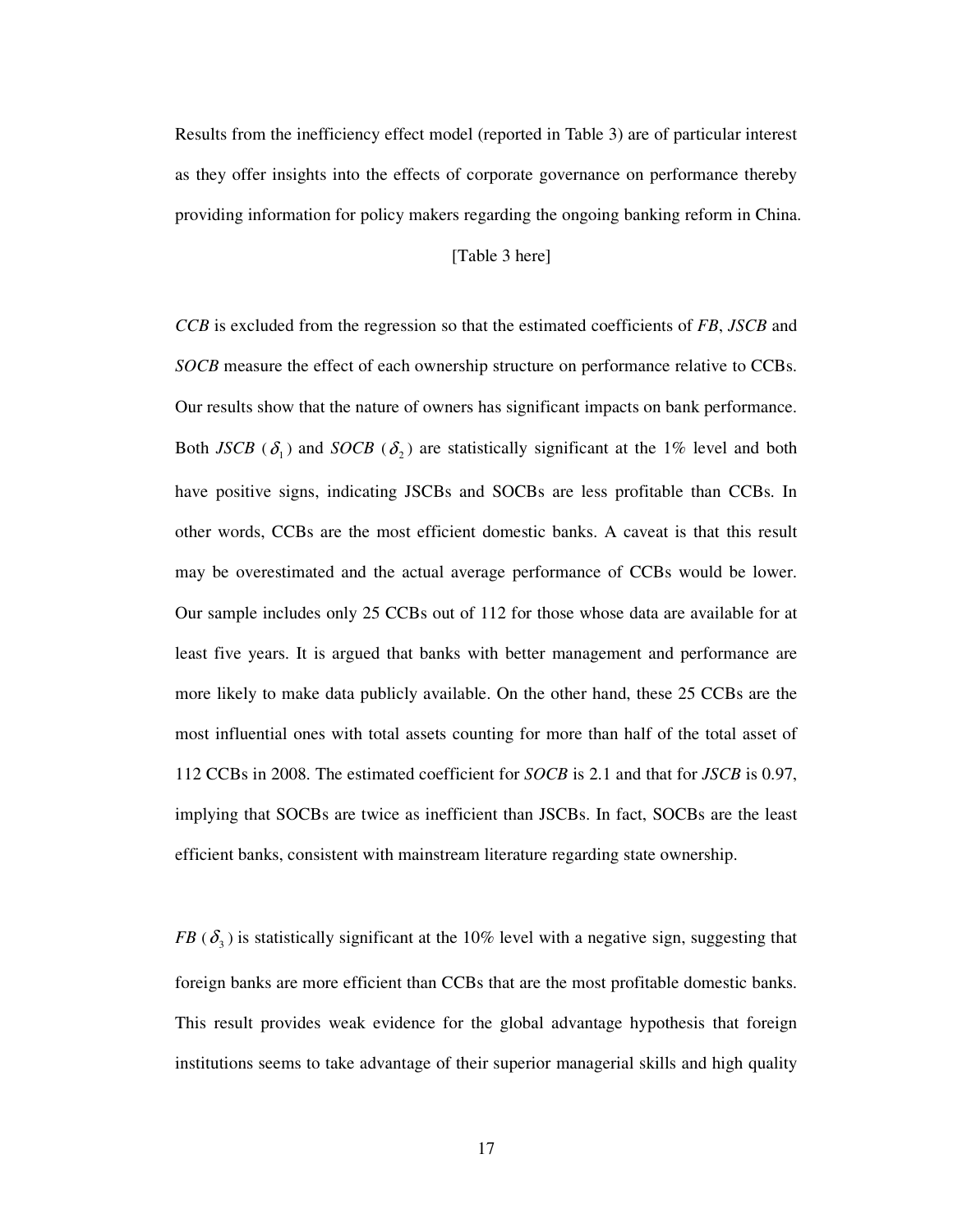human capital (Berger et al., 2000). It is consistent with Berger et al. (2009) who found foreign banks to be the most efficient in China and Claessens *et al*. (2001) who document the tendency for the global advantage hypothesis to hold in developing countries. However, the findings need to be interpreted with caution as foreign banks in China had been subject to several operational and geographical restrictions and a high level of entry barriers. In the early 1980s, the Chinese government opened the door of financial market, but just a crack, to foreign financial institutions. Foreign banks were first allowed to open representative offices and subsequently permitted to open operational braches in Special Economic Zones. This geographical restriction was extended to 23 coastal cities in the first half of the 1990s and foreign banks were allowed to open branches across China in 1996. Foreign banks were still restricted to serving foreign companies and residents and to conduct foreign currency business only. China's entry to the WTO implied a gradual removal of these barriers and restrictions in five years and foreign banks started to compete with domestic banks at the same playing field from the end of 2006.

Figure 2 plots the mean profit efficiency by the nature of owners, which shows the trend and differences in bank performance with different ownership structures. Efficiency levels of all types of banks have improved with a converging trend. SOCBs are the least efficient banks and their average efficiency level was below 10 percent before the first round of bailout in 1999, and slowly reached 23 percent in 2002. Thereafter, as the government implemented more radical reforms, SOCBs enjoyed significant gains in efficiency which peaked at 80 per cent in 2007. JSCBs exhibited steady improvements in efficiency up to 2007, followed by a drop in 2008. The efficiency level of CCBs is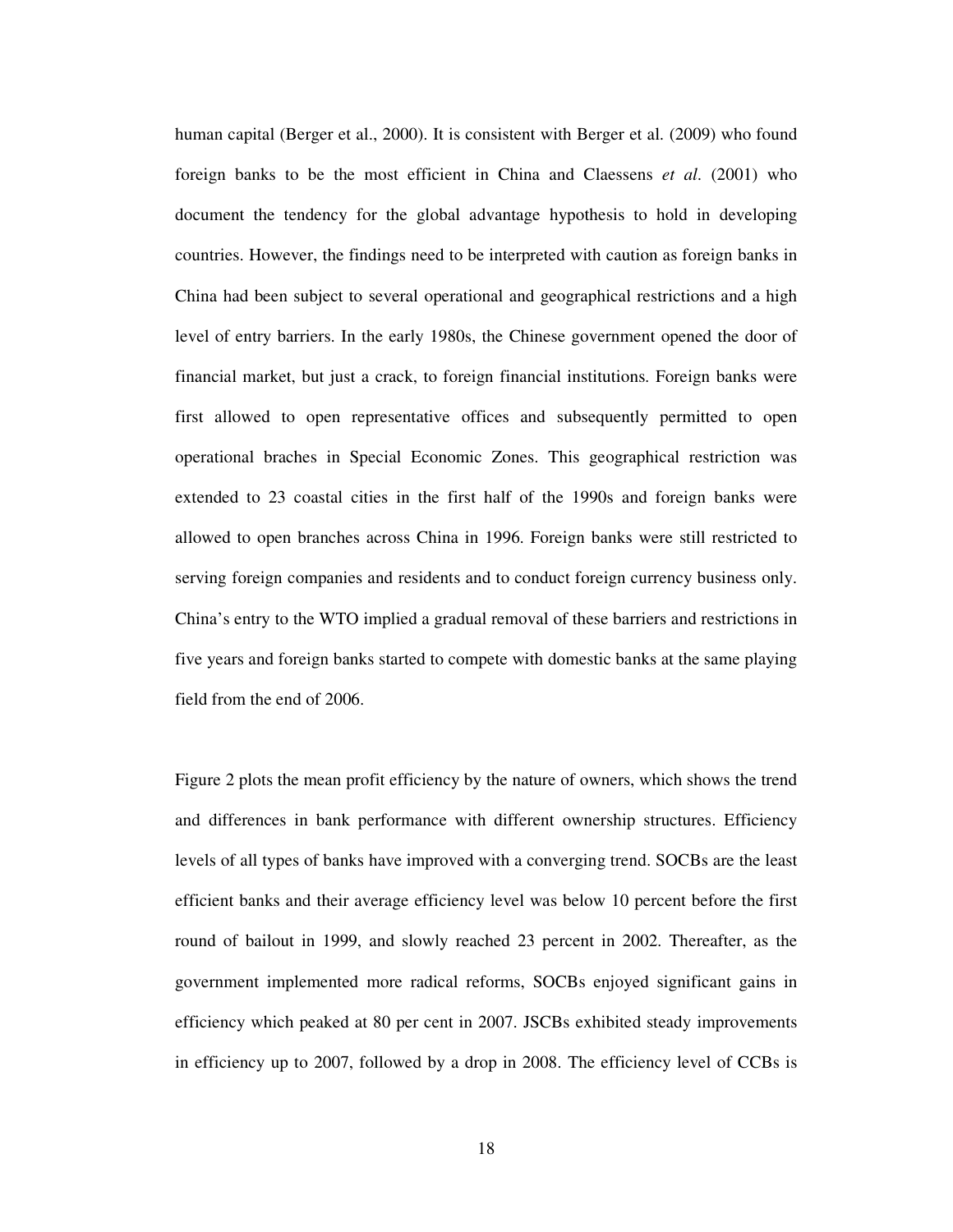relatively stable, while that of FBs fluctuates drastically. Both FBs and CCBs seem to be resistant to the financial crisis, unlike JSCBs and SOCBs that suffered downward shocks in 2008 when financial crisis started.

## [Figure 2 here]

*For-Minority* ( $\delta$ <sub>4</sub>) is statistically insignificant in spite of a negative sign. In other words, banks with minority foreign ownership are not more profitable that those banks without foreign investment. This finding, however, is inconsistent with Berger et al. (2009) that find minority foreign ownership is associated with significantly improved efficiency. We consider this inconsistency due to the difference in sample period of two studies. Berger et al. (2009) cover the period 1994-2003, while foreign direct investment in the banking sector surged in 2004 and peaked in 2005. Before 2004, foreign investors were cautious and only took minority ownership in well-selected, outstanding JSCBs (i.e. Pudong Development Bank by CITI Group) and CCBs (i.e. Bank of Shanghai by HSBC). Most foreign minority shareholdings in domestic banks were taken up after 2004. Our sample period is up to 2008, allowing us to depict a more complete picture regarding the impacts of foreign minority ownership on bank performance.

The Chinese government has made considerable efforts to attract foreign strategic investors for its major banks, but the expected benefits from foreign minority ownership have not yet been shown. One possible reason is that after foreign owners take minority ownership, banks have undertaken more investing activities like upgrading technology and prudential practices such as more loan loss provision, which sacrifice profitability at present or in the near future but will benefit the banks in the long run. An alternative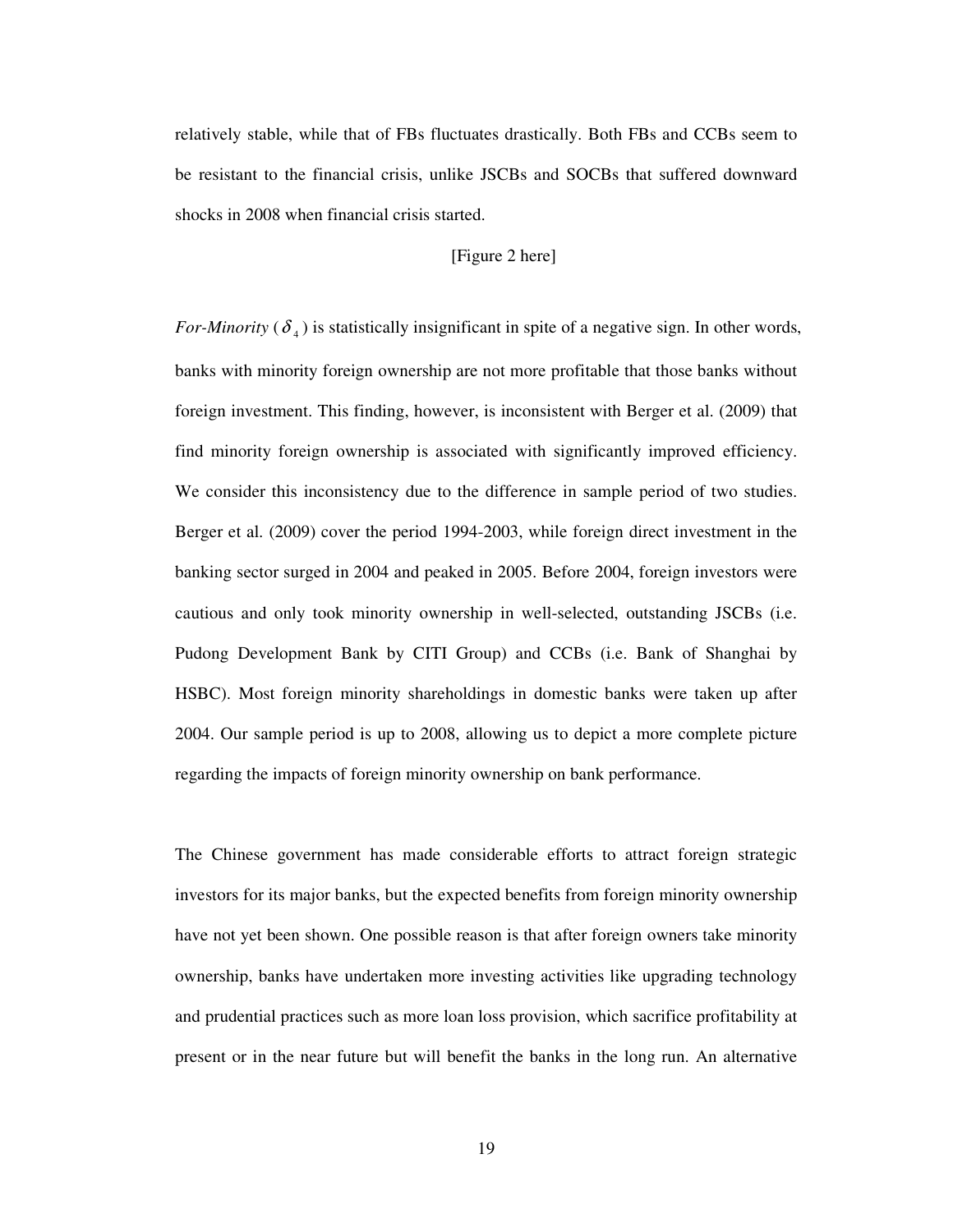explanation is that it takes more time to realise the potential benefits brought by foreign minority owners since superior managerial and operational skills cannot be transferred in a short time period. Moreover, the Chinese government has set upper limits for foreign ownership in domestic banks: 25 per cent for total foreign ownership and 20 percent for a single foreign investor. For SOCBs, the central government holds a majority controlling stake. It is doubtful whether foreign investors have sufficient power and ability to influence the decision making processes so that they can apply their operational and managerial skills.

The coefficient on *LIST* ( $\delta$ <sub>5</sub>) is statistically significant and negative. The implication is that banks with dispersed ownership structure are more efficient. This result seems in contradiction with the agency theory. However, some benefits, such as better riskbearing (Demsetz, 1983) and market discipline mechanisms, may have offset the agency costs arising from diffused ownership structure, making publically owned companies more successful.

Moving on to banks' risk taking characteristics, *Capital Risk* ( $\delta$ <sub>6</sub>) is insignificant and therefore has no impact on bank performance in China for the period under investigation. In fact, there is a trade-off between capital and profitability: the higher the capital to asset ratio, the lower the capital risk and profitability, holding other things equal. The ratio of loan loss reserve to gross loan is the proxy for credit risk. The higher the ratio, the higher is the credit risk. The coefficient on *Credit Risk* ( $\delta$ <sub>7</sub>) is significant at 10 percent level and positive, indicating that banks with higher credit risk are less efficient. The result is as expected— a higher ratio suggests a higher proportion of a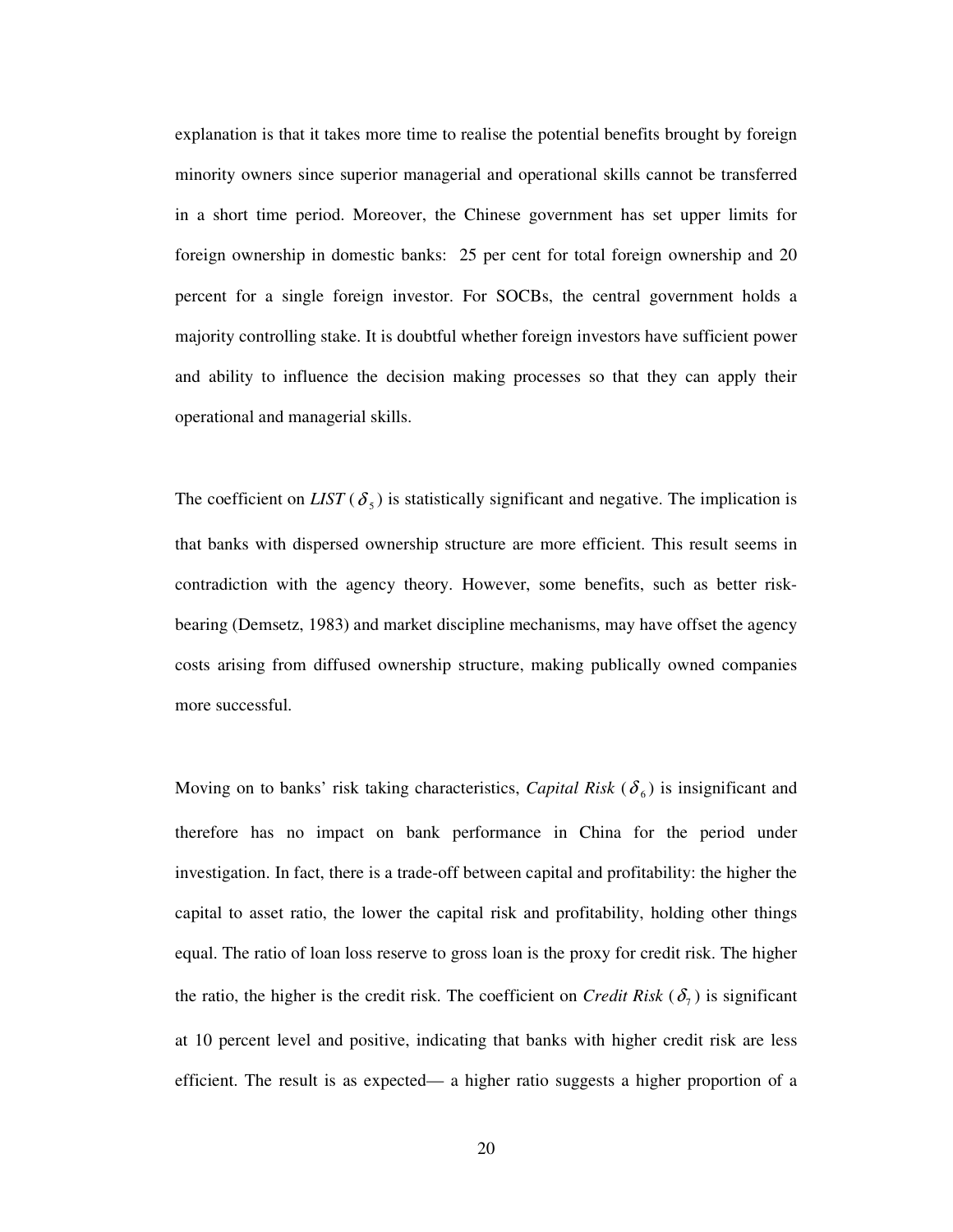bank's loan portfolio needs to be provided for and to be charged as an expense (loan loss provision) against total income. The interbank interest to interest on deposit ratio reflects the degree that a bank relies on interbank market as a source of funding. It measures the extent to which a bank is exposed to the risk of changes in market rates. The higher the ratio, the higher is the market risk faced by a bank. A positive and significant coefficient on *Market Risk* ( $\delta_s$ ) means that higher market risk is associated with poor performance. The proxy for bank liquidity risk is the ratio of gross loan to customer deposit and a higher ratio represents higher liquidity risk. A positive and significant coefficient on *Liquidity Risk* ( $\delta$ <sub>9</sub>) suggests that a bank facing higher liquidity risk suffers efficiency losses despite of the trade off between liquidity and profitability.

The year trend variable ( $\delta_{10}$ ) in the inefficiency effect model captures temporal changes in inefficiency against the shifting frontier. The negative and significant coefficient reflects that banks profit efficiency improves as time passes. A healthy GDP growth  $(\delta_{11})$  offers a favourable macroeconomic condition which has a positive impact on bank performance.

#### **5. Conclusions and policy implications**

Chinese banking has undergone gradual reforms over the past 30 years, which nevertheless have witnessed the accumulation of significant changes in banks' corporate governance structure. This paper has examined the effects of corporate governance on bank profit efficiency for 47 commercial banks operating in China for the period 1995- 2008. The dataset covers all the major commercial banks, hence providing sufficient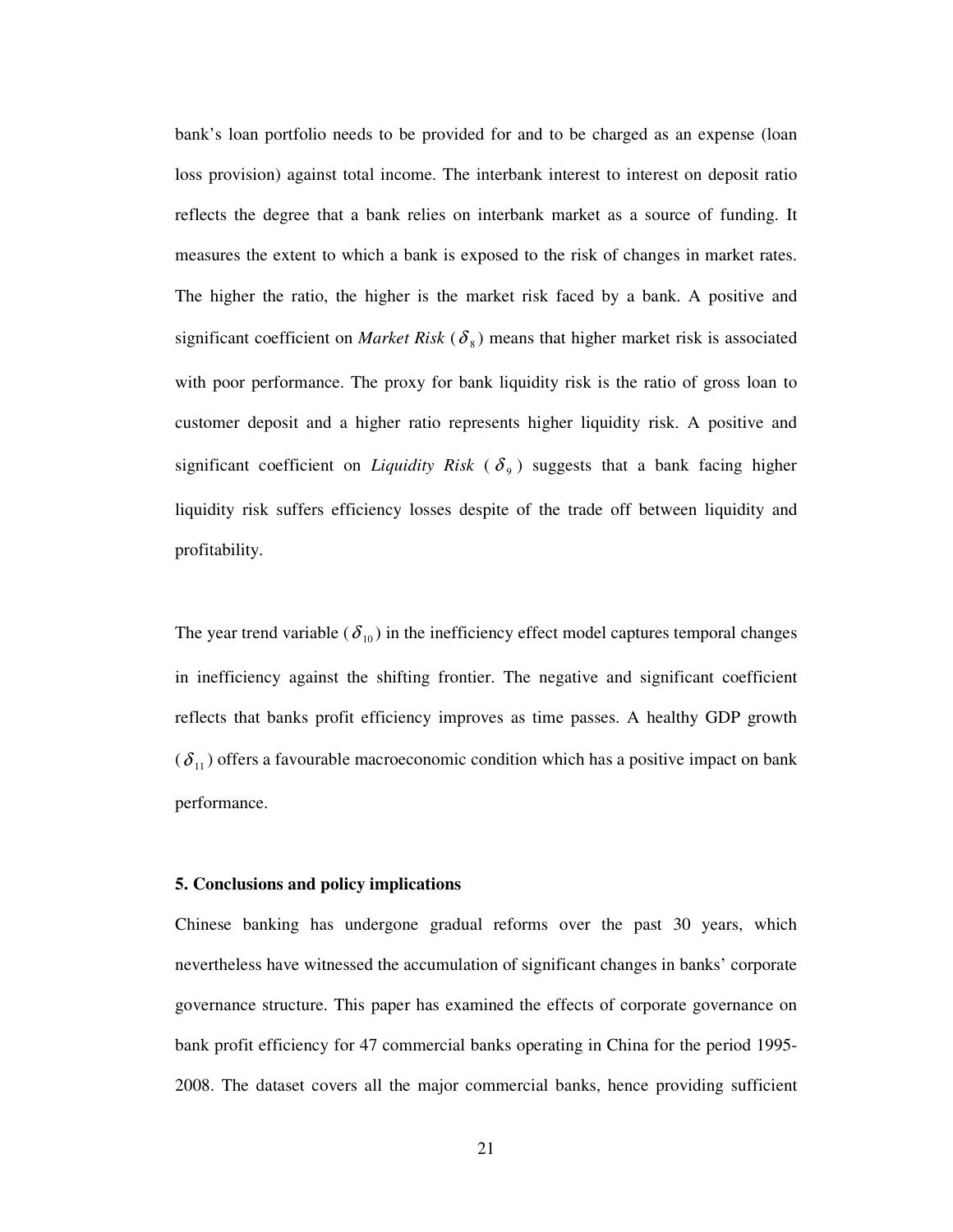empirical evidence to test the hypotheses presented at the beginning of the paper. In particular, we have examined how the nature of owners and the concentration of the ownership have affected bank efficiency while controlling for banks risk taking behaviour and macroeconomic environment in which banks operate.

On average, bank efficiency has improved significantly by 56 percent from 20 per cent in 1995 to 76 per cent in 2008. We find weak evidence for the global advantage hypothesis in China that foreign banks (with majority foreign ownership) are more efficient than domestic banks. Majority state ownership is associated with a rather low efficiency and SOCBs are the most unprofitable banks. This result provides strong empirical evidence for recent banking reforms of privatizing state-owned banks in China. The policy implication is that the current reform is in the right direction. Nevertheless, fundamental change in bank management and operations is a complex process. The real impacts of privatisation remain to be seen and this calls for future studies.

Our study finds no significant difference in performance for banks with or without foreign minority ownership. The finding is not in line with the expectations that foreign investors are expected to bring not only much needed capital but also advanced operational and managerial skills (such as skills in financial risk management). Our explanations are: (1) banks may undertake more investment and prudential practices in pursuing long-term benefits at the expense profitability in the short term; (2) it simply needs more time to transfer those skills and to realise benefits; and (3) the upper limit of foreign minority ownership may restrict foreign owners' ability to influence banks'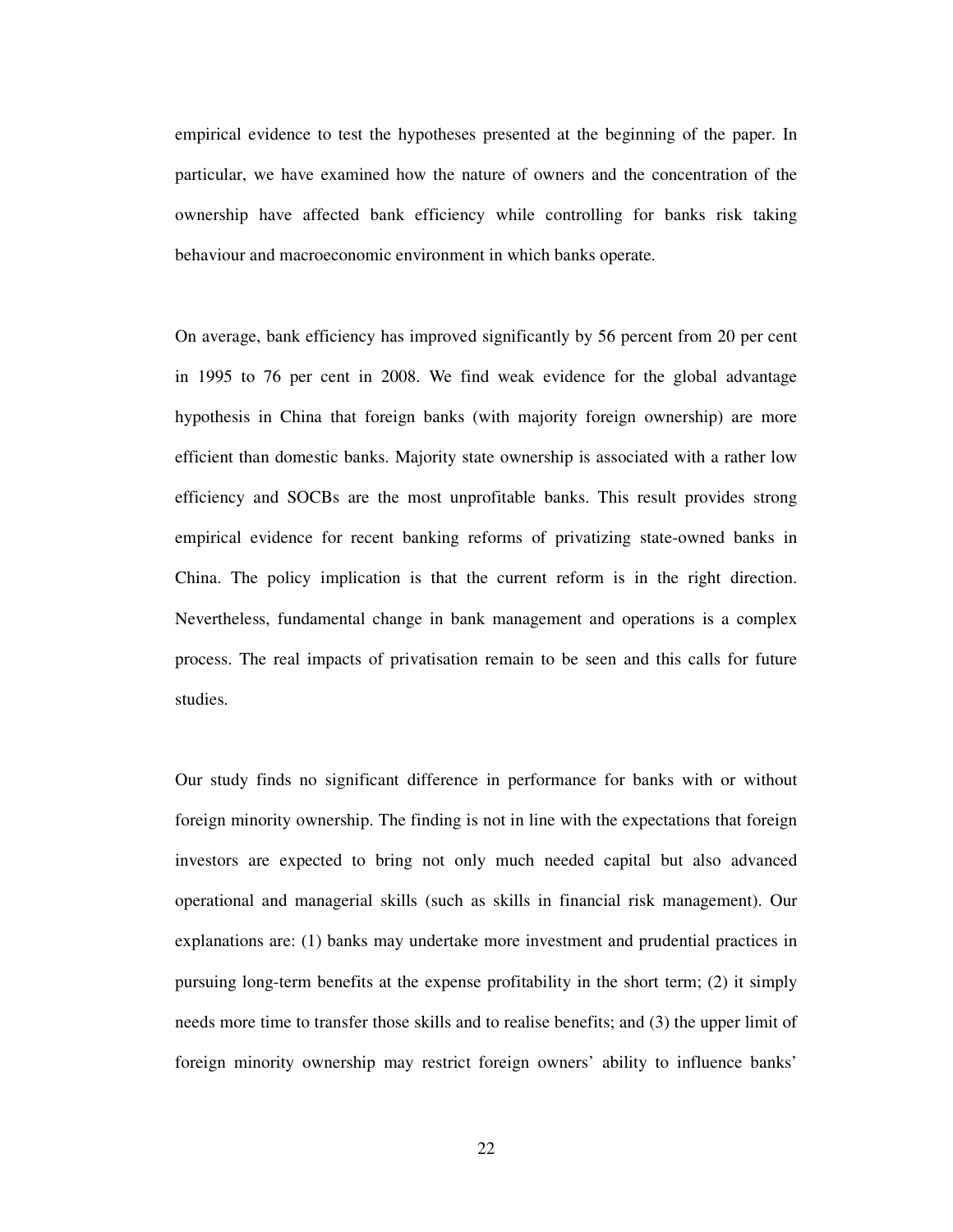operational decision making processes thereby hampering the transfer of those expected benefits. This is an area that policy makers should pay more attention to and future research should follow up.

Although agency theory suggests that the separation between ownership and management induces agency costs due to the possible conflicts in their interests, we find that banks with more dispersed ownership structure are more efficient. Moreover, all risks under consideration have significant adverse impacts on bank profitability except for capital risk that has no significant impact. Banks with higher credit risk, market risk and liquidity risk are more inefficient. Banks have become more efficient as time passes and a favourable macroeconomic environment helps banks improve performance.

### **References**

- Aigner, D., Lovell, C.A.K., Schmidt, P. 1977. Formulation and estimation of stochastic frontier production models. *Journal of Econometrics* 6, 21-37.
- Alchian, A. A. 1950. Uncertainty, evolution, and economic theory. *Journal of Political Economy* 58 no.3: 211–221.
- Alchian, A.A. 1965. Some economics of property rights II Politico 30, 816-829.
- Battese, G.E., Coelli, T.J. 1995. A model for technical inefficiency effects in a stochastic frontier production function for panel data. *Empirical Economics* 20, 325- 32.
- Bearle Jr., A.A., Means, G.C. 1932. *The Modern Corporation and Private Property. Macmillan*. New York.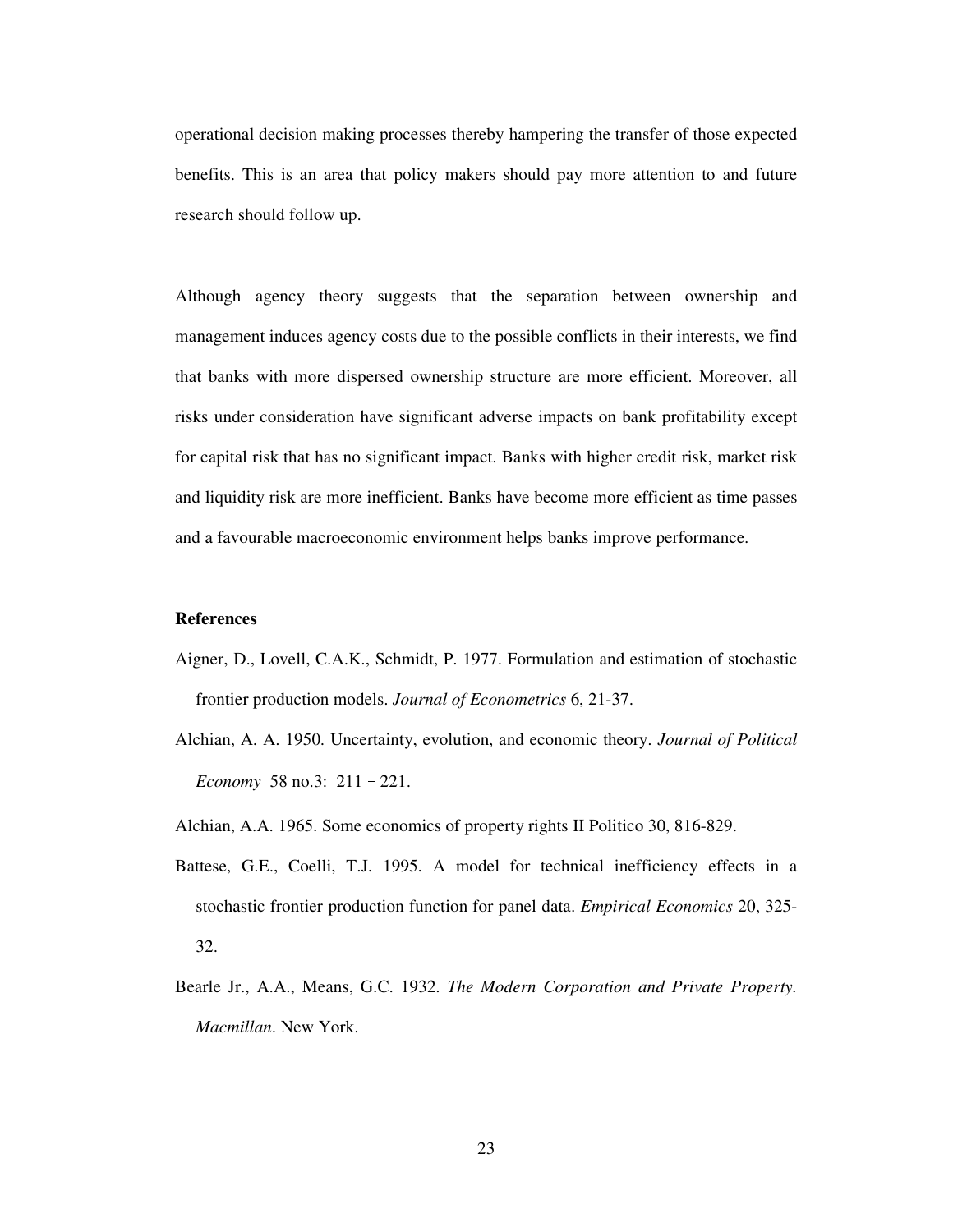- Berger, A.N., Clarke, G.R.G., Cull, R., Klapper, L., Udell, G.F. 2005. Corporate governance and bank performance: a joint analysis of the static, selection, and dynamic effects of domestic, foreign, and state ownership. *Journal of Banking and Finance* 29, 2179-221.
- Berger, A.N., De Young, R., Genay, H., Udell, G.F. 2000. Globalization of financial institutions: evidence from cross-border banking performance. *Brookings-Wharton Papers on Financial Service* 3, 23-158.
- Berger A.N., Hasan, I., Zhou, M. 2009. Bank ownership and efficiency in China: what will happen in the world's largest nation? *Journal of Banking and Finance* 33, 113- 30.
- Berger, A. N., Mester, L. J. 1997. Inside the black box: what explains differences in the efficiencies of financial institutions? *Journal of Banking and Finance* 21, 895-947.
- Bonin, J.P., Hasan, I., Wachtel, P. 2005a. Bank performance, efficiency and ownership in transition countries. *Journal of Banking and Finance* 29, 31-53.
- Bonin, J.P., Hasan, I., Wachtel, P. 2005b. Privatization matters: bank efficiency in transition countries. *Journal of Banking and Finance* 29, 2155-2178.
- Claessens, S., Demirguc-Kunt, A., Huizinga, H. 2001. How does foreign bank entry affect domestic banking markets? *Journal of Banking of Finance* 25, 891-911.
- Demsetz, H. 1983. The structure of ownership and the theory of the firm. *Journal of Law and Economics* 26, 375-390.
- Fama, E.F. 1980. Agency problems and the theory of the firm, *Journal of Political Economy* 88, 288-307.
- Fries, S., Taci, A. 2005. Cost efficiency of banks in transition: evidence from 289 banks in 15 post-communist countries. *Journal of Banking and Finance* 29, 55-81.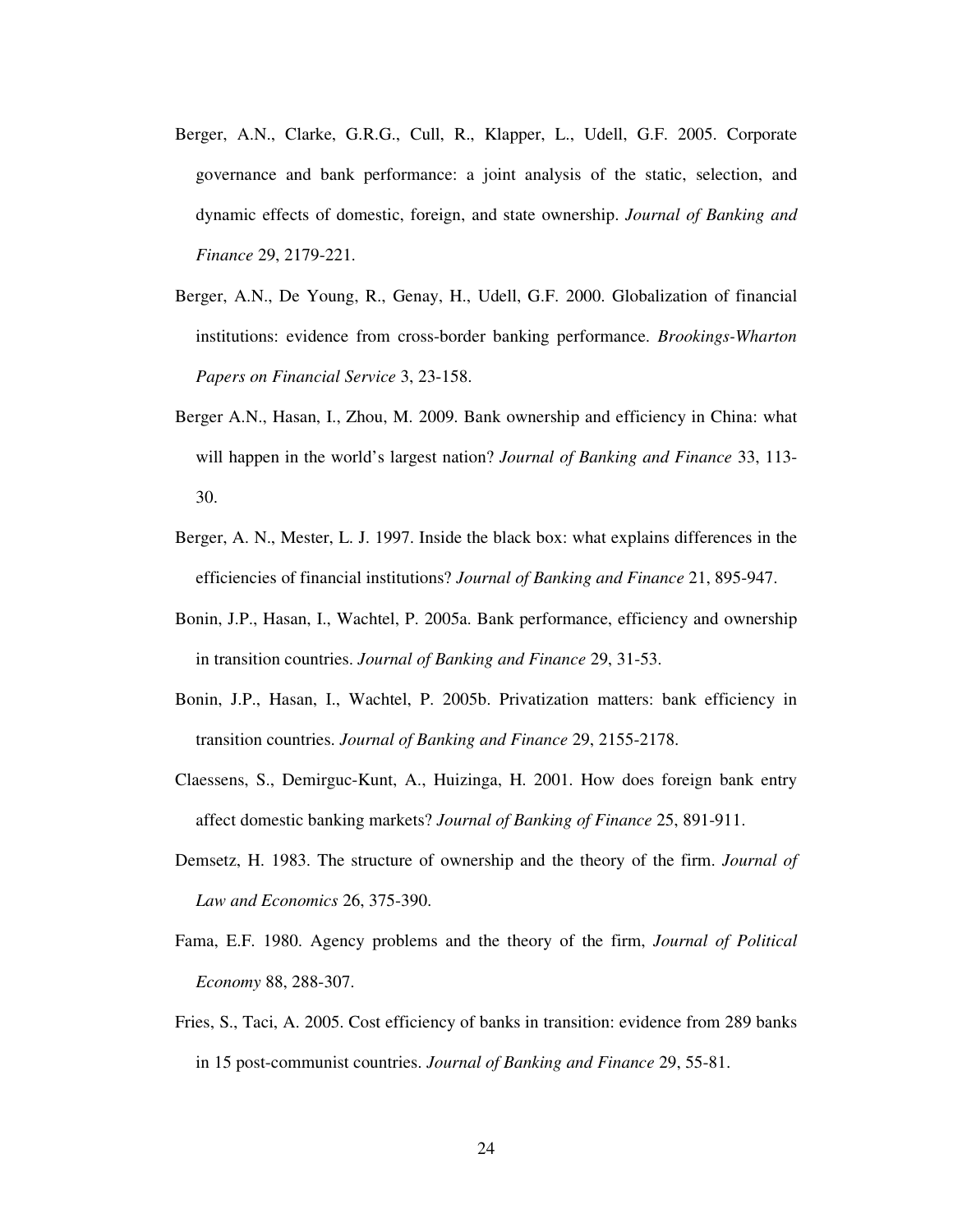- Gillan, S.L. 2006. Recent developments in corporate governance: an Overview. *Journal of corporate Finance* 12, 281-402.
- Hasan, I., Marton, K. 2003. Development and efficiency of the banking sector in a transitional economy: Hungarian experience. *Journal of Banking and Finance* 27, 2249-271.
- Huibers, F.E. 2005. Initial public offerings. In *The Future of State-Owned Financial Institutions* ed. G.Caprio, J.L. Fiechter, R.Litan and M.Pomerleano, pp. 315-44. Washington, D.C.: Brookings Institution Press.
- Iannotta, G. Nocera, G., Sironi, A. 2007. Ownership structure, risk and performance in the European banking industry. *Journal Banking and Finance* 31, 2127-2149.
- Jensen, M.C. 1988. Takeovers: Their causes and consequences. *Journal of Economic Perspectives* 2 no. 1: 21–48.
- Jensen, M.C. 1993. The modern industrial revolution, exit, and the failure of internal control systems. *Journal of Finance* 48, 831-880.
- Jensen, M.C., Meckling, W.H. 1976. Theory of the firm: managerial behaviour, agency costs and ownership structure. *Journal of Financial Economics* 3, 305-360.
- Jiang, C., Yao, S., Zhang, Z. 2009. The Effects of Governance Changes on Bank Efficiency in China: A Stochastic Distance Function Approach. *China Economics Review* 20, no. 4: 717-731.
- Kumbhakar, S.C., Lovell, C.A.K. 2000. *Stochastic Frontier Analysis*, Cambridge: Cambridge University Press.
- Levine, R. 2004. The corporate governance of banks: A concise discussion of concepts and evidence. *World Bank Policy Research Working Paper* 3404, September.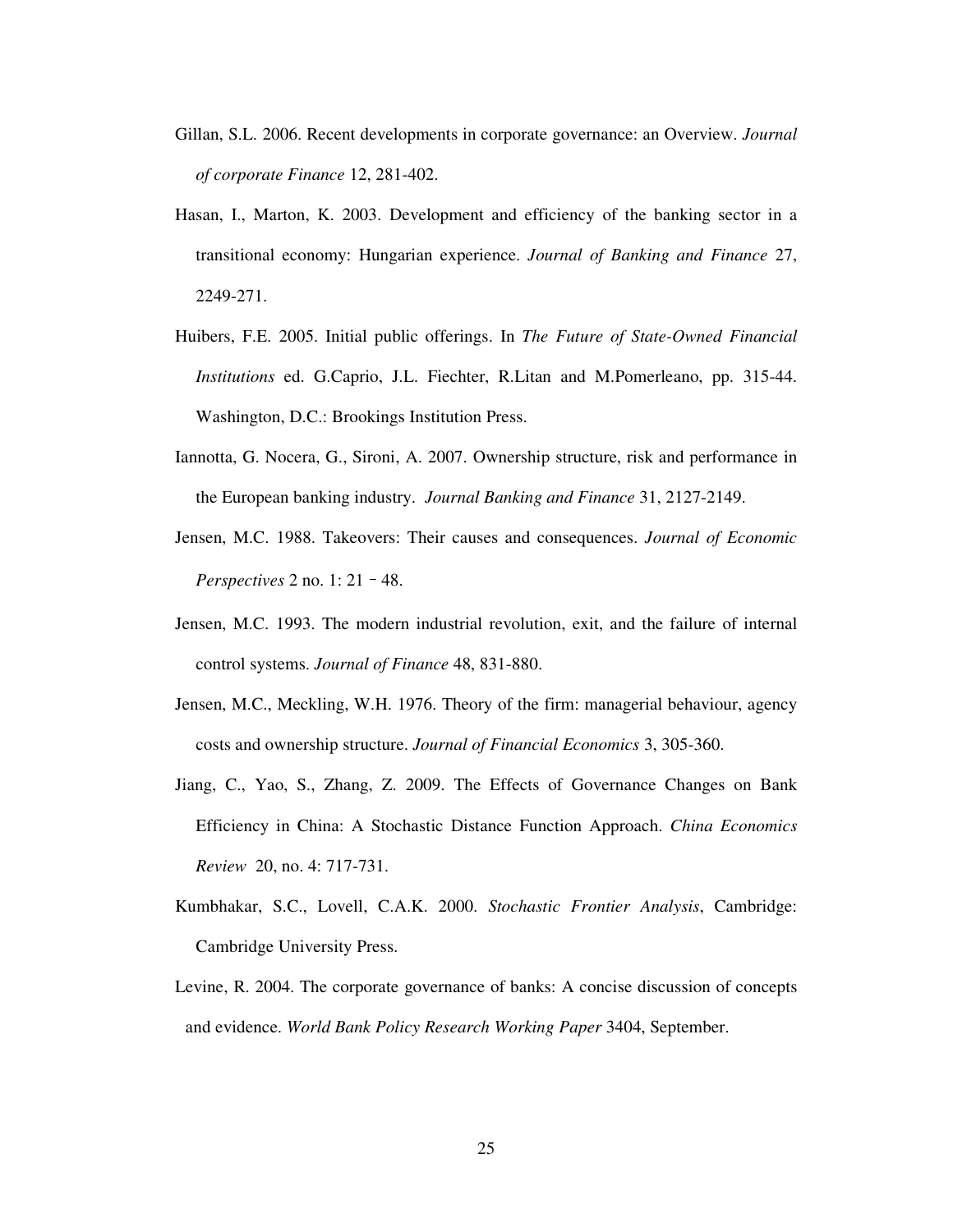- Lin, X., Zhang, Y. 2009. Bank ownership reform and bank performance in China. *Journal of Banking and Finance* 33, 20-29.
- Maher, M., Andersson, T. 1999. *Corporate governance: effects on firm performance and economic growth*. Organisation for Economic Co-operation and Development (OECD), 1-51.
- OECD 2004 (March). *OECD principles of corporate governance*. www.footballresearch.org .
- Sealey, C.W., Lindley, J.T. 1977. Inputs, outputs and a theory of production and cost at depository financial institutions. *Journal of Finance* 32, 1251-1266.
- Shleifer, A., Vishny, R.W. 1997. A survey of corporate governance. *Journal of Finance* 52, 737-783.
- Spong, K., Sullivan, R., DeYoung, R. 1995. What makes a bank efficient? A look at financial characteristics and bank management and ownership structure. *Federal Reserve Bank of Kansas City Financial and Industry Perspectives*.
- Williams, J., Nguyen N. 2005. Financial liberalization, crisis, and restructuring: a comparative study of bank performance and bank governance in South East Asia. *Journal Banking and Finance* 29, 2119-54.
- Yao, S., Jiang, C., Feng G., Willenbockel, D. 2007. On the efficiency of Chinese banks and WTO challenges. *Applied Economics* 39, 629-43.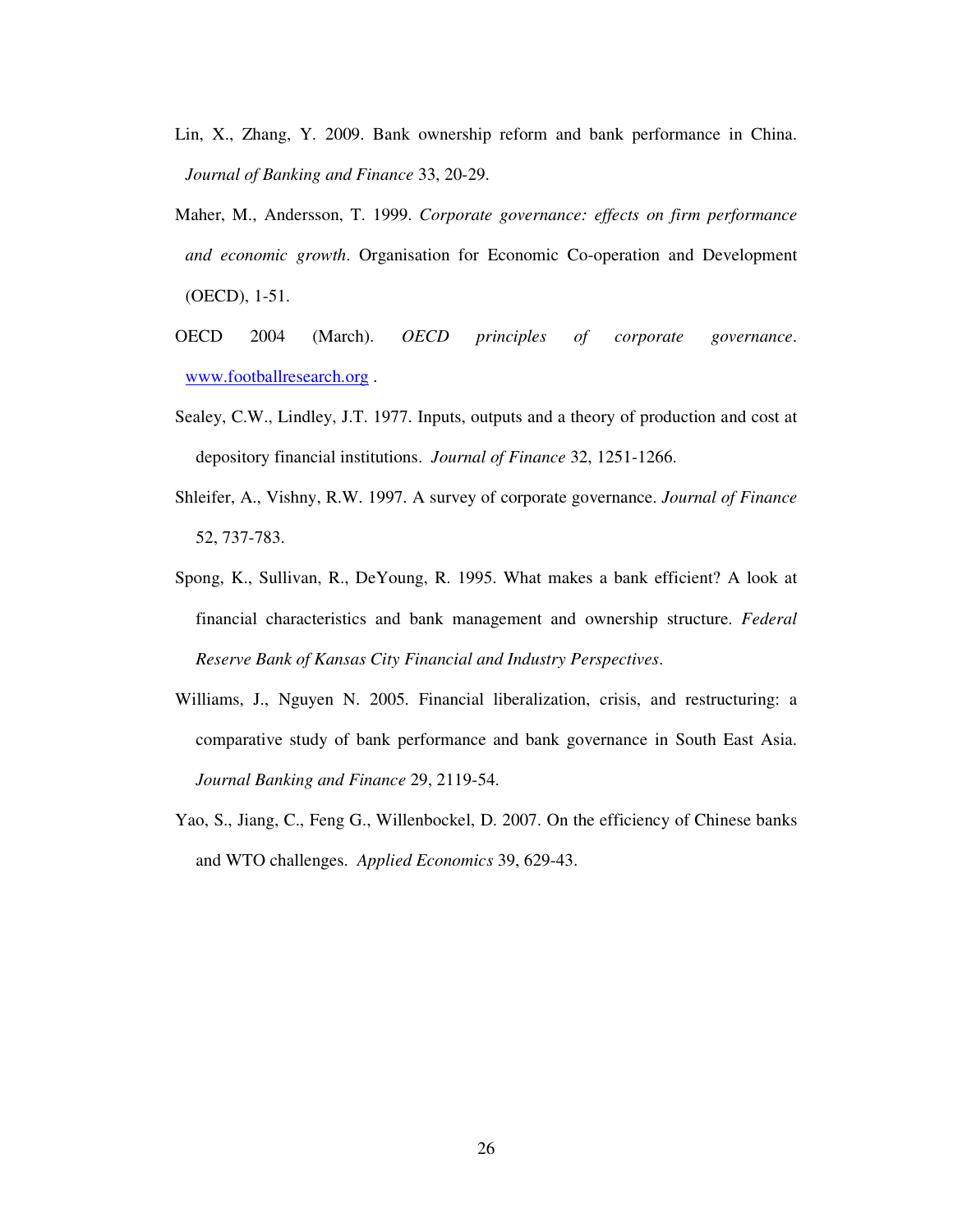|                             | 1997 |           |       | 2008 |      |       |       |                |
|-----------------------------|------|-----------|-------|------|------|-------|-------|----------------|
|                             | Mean | <b>SD</b> | Max   | Min  | Mean | SD.   | Max   | Min            |
| Profit                      | 34   | 51        | 178   | 1    | 125  | 271   | 1253  | 5              |
| Gross Loans                 | 2744 | 5239      | 17920 | 1    | 4146 | 8553  | 34752 | 2              |
| <b>Other Earning Assets</b> | 1311 | 2391      | 9179  | 6    | 3859 | 8565  | 38593 | $\overline{4}$ |
| <b>Total Deposits</b>       | 3225 | 5968      | 20219 | 1    | 6627 | 14710 | 62506 | $\overline{4}$ |
| Equity                      | 156  | 268       | 870   | 2    | 500  | 1076  | 4633  | 26             |
| <b>Total Assets</b>         | 4437 | 8180      | 26379 | 8    | 8342 | 17730 | 74164 | 8              |
| Price of labour             | 0.02 | 0.01      | 0.05  | 0.01 | 0.01 | 0.01  | 0.02  | 0.01           |
| Price of fund               | 0.07 | 0.06      | 0.28  | 0.01 | 0.02 | 0.01  | 0.04  | 0.01           |

Table 1: Sample Descriptive Statistics (1997, 2008)

Note: all variables in RMB billion except for input prices. All variables at 1995 price level.

Table 2 Estimation of the alternative profit frontier

| Alternative profit frontier                                    |           |
|----------------------------------------------------------------|-----------|
| Gamma ( $\gamma \equiv \sigma_u^2 / \sigma_v^2 + \sigma_u^2$ ) | $0.86***$ |
| Sigma-squared ( $\sigma^2 \equiv \sigma_v^2 + \sigma_u^2$ )    | $0.55***$ |
| Log likelihood function                                        | $-318$    |
| LR test of one-sided error                                     | 238       |
| Mean cost efficiency                                           | 0.61      |

Notes: '\*\*\*' signifies significance at 1 % levels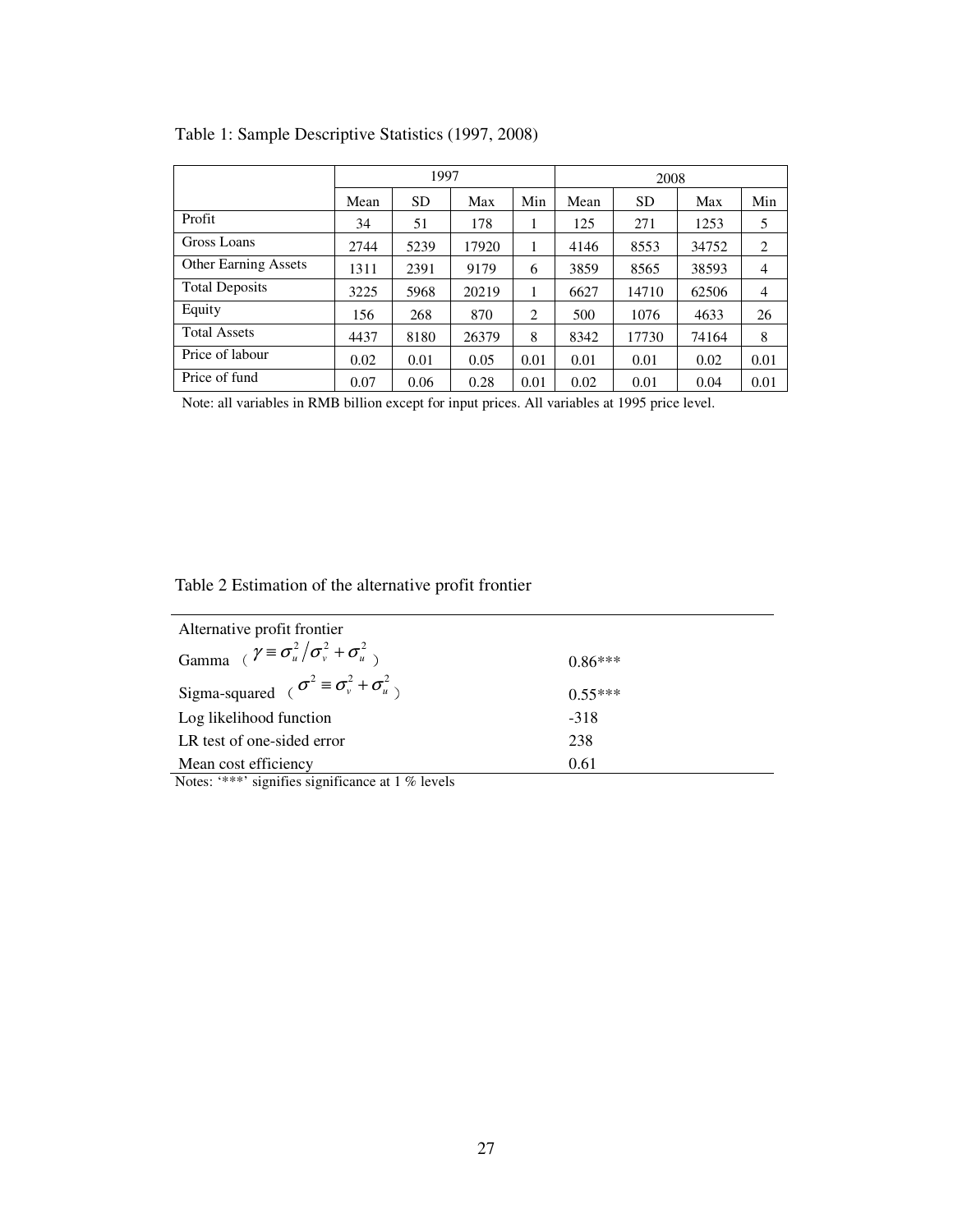Table 3 Results of the inefficiency effect model

|                                          | Profit efficiency |
|------------------------------------------|-------------------|
| The nature of owners                     |                   |
| JSCB $(\delta_1)$                        | $0.97***$         |
| SOCBs $(\delta_2)$                       | $2.1***$          |
| FB $(\delta_3)$                          | $-0.56*$          |
| For-Minority ( $\delta_4$ )              | $-0.01$           |
| The concentration of ownership           |                   |
| LIST $(\delta_{5})$                      | $-0.36**$         |
| Risk taking indicators                   |                   |
| Capital Risk ( $\delta_{6}$ )            | $-0.05$           |
| Credit Risk ( $\delta$ <sub>7</sub> )    | $0.07*$           |
| Market Risk ( $\delta_{\rm s}$ )         | $0.21***$         |
| Liquidity Risk ( $\delta$ <sub>9</sub> ) | $0.22***$         |
| Other controlling variables              |                   |
| $t(\delta_{10})$                         | $-0.27***$        |
| GDP $(\delta_{11})$                      | $-0.92***$        |

*Notes*: (1): FB = foreign bank, JSCB = joint-stock commercial bank, SOCB = state-owned commercial bank, For-Minority=domestic banks with foreign minority ownership; LIST=bank listed on stock exchange; (2): \*, \*\*, \*\*\* signifies significance level at 10 per cent, 5 per cent and 1 per cent respectively; (3): Negative sign of the estimated coefficient indicates that the particular variable has a positive effect on cost or profit efficiency and *vice versa*.